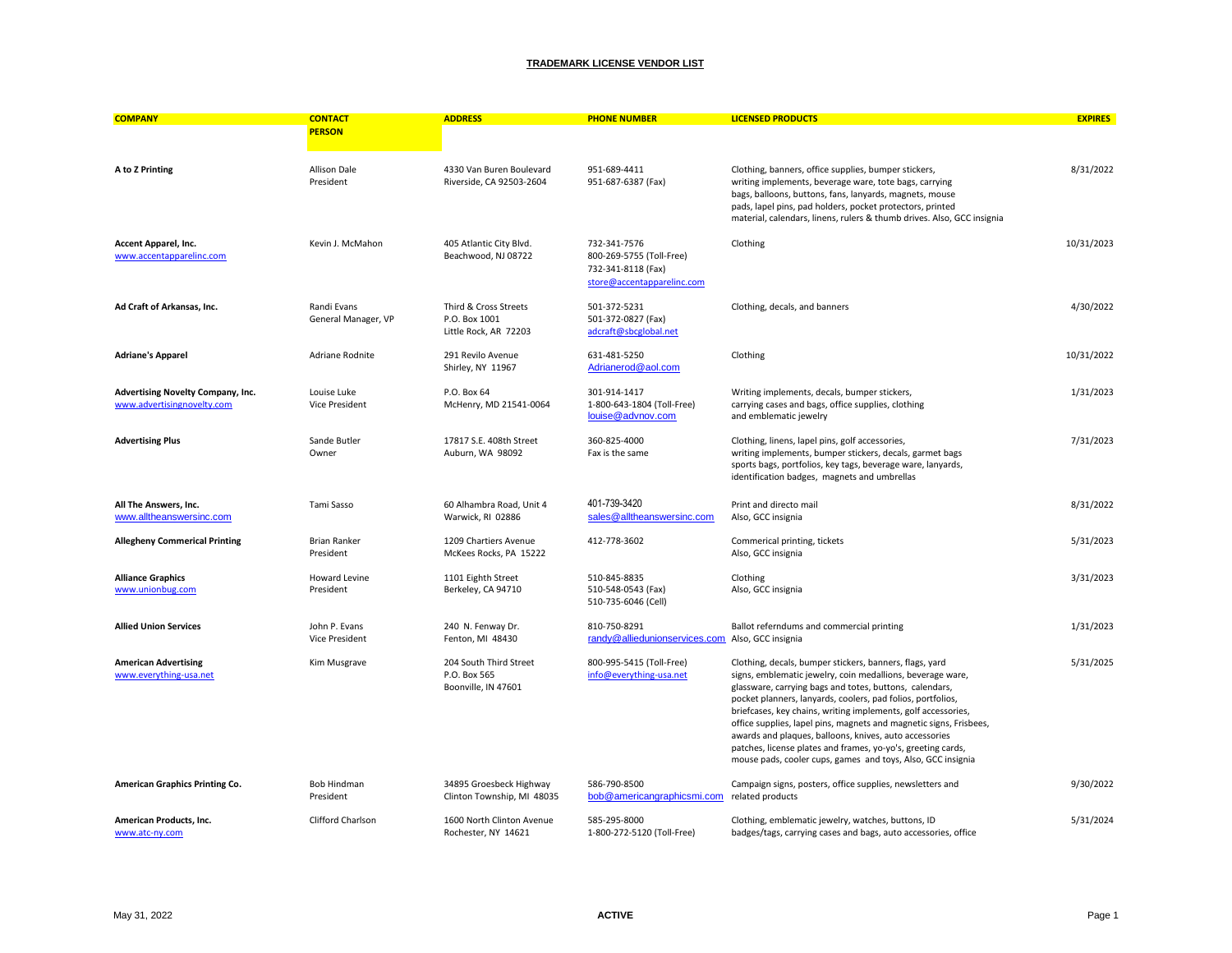|                                                                                  |                                                  |                                                              | 585-295-8004 (Fax)                                                                        | supplies, luggage tags, b everage ware, stickers, golf accessories,<br>playing cards, portfolios, bumper stickers and license plate holders                                                                                                                                                                                                |            |
|----------------------------------------------------------------------------------|--------------------------------------------------|--------------------------------------------------------------|-------------------------------------------------------------------------------------------|--------------------------------------------------------------------------------------------------------------------------------------------------------------------------------------------------------------------------------------------------------------------------------------------------------------------------------------------|------------|
| <b>American Roots Wear</b>                                                       | Benjamin Waxman<br>CEO                           | 90 Bridge Street, Suite 401<br>Westbrook, ME 04092           | 207-854-4098                                                                              | Clothing                                                                                                                                                                                                                                                                                                                                   | 10/31/2022 |
| American Time Mfg., Ltd.<br>www.atc-ny.com                                       | Clifford Charlson                                | 1600 North Clinton Avenue<br>Rochester, NY 14621             | 585-295-8000<br>1-800-272-5120 (Toll Free)                                                | Watches and clocks                                                                                                                                                                                                                                                                                                                         | 5/31/2024  |
| American Unions' Embroidery and<br>Screenprinting, Inc.                          | Rodney Eitland<br>CEO                            | 365 Oak Street South Bldg. #1<br>West Salem, Wisconsin 54669 | 608-612-0324<br>608-612-0537 (Fax)<br>rod@os-usa.com                                      | Clothing and promotional products<br>Also, GCC insignia                                                                                                                                                                                                                                                                                    | 9/30/2022  |
| <b>Ameritee USA</b>                                                              | Steve Wojtkowiak<br>President                    | 25 Imson Street<br>Buffalo, NY 14210                         | 716-825-8888<br>716-821-7991 (Fax)                                                        | Clothing, beverage ware, office supplies, cases and<br>bags, decals, bumper stickers, writing implements,<br>calendars, and buttons                                                                                                                                                                                                        | 3/31/2025  |
| <b>Artist Proof Collective</b>                                                   | Evan Acherfeld                                   | 760 Umatilla Street<br>Denver, CO 80204                      | 720-467-0313<br>evan@artistproofcollective.com                                            | Embroidery, screen printing, clothing, face masks, water bottles,<br>pens, key chains, lanyards, pins, yard signs, etc.                                                                                                                                                                                                                    | 4/30/2023  |
| <b>Artkore LLC</b>                                                               | Rassiel Godinez<br>Owner                         | 6035 Harrison Dr., Suite 3<br>Las Vegas, Nevada 89120        | 702-485-9197<br>arkore1@gmail.com                                                         | Face masks and neck gaiters                                                                                                                                                                                                                                                                                                                | 7/31/2022  |
| <b>Automatic Printing Company</b><br>www.autoprintomaha.com                      | Julie Burgess<br>President                       | 1713 Cuming Street<br>Omaha, NE 68102-4431                   | 402-341-2351<br>402-341-0631 (Fax)                                                        | Business cards, office supplies, calendars, stickers, bumper<br>stickers, magnets and pocket planners                                                                                                                                                                                                                                      | 9/30/2024  |
| Award Crafters, Inc.<br>www.awardcrafters.com                                    | Jim Munden<br>President                          | 8854 Rixlew Lane<br>Manassas, VA 20109                       | 703-818-0500<br>703-818-2157 (Fax)                                                        | Awards and plaques                                                                                                                                                                                                                                                                                                                         | 7/31/2022  |
| Awards & T-Shirts, Inc.<br>www.awardsandtshirts.com                              | Angela O'Donohue<br>Owner                        | 10400 East 64d Street, Suite A<br>Raytown, MO 64133          | 816-358-3390<br>1-800-466-3580 (Toll-Free)<br>816-358-4682<br>debbio@awardsandtshirts.com | Clothing, linens, hats, carrying cases and bags,<br>banners, signage, beverage ware, bumper stickers, writing<br>implements, golf accessories, key chains, Frisbees,<br>license plate frames, knives, office supplies, picnic items,<br>magnets, sunglasses, pocket planners, calendars, decals,<br>buttons, trophies, plaques and awards. | 8/31/2023  |
| <b>Awards Unlimited</b>                                                          | Sean O'Connor<br>President                       | 77 Broadway<br>Somerville, MA 02145                          | 617-625-0100<br>617-666-2611 (Fax)                                                        | Clothing and awards                                                                                                                                                                                                                                                                                                                        | 10/31/2023 |
| Bad Boy Hawaii, Inc.<br>www.badboyhawaii.com                                     | Jay Yano                                         | 916 Kaamahu Place<br>Honolulu, Hawaii 96817                  | 808-783-1455<br>808-845-6200 (Fax)<br>Badboy.hawaii@hawaiiantel.net                       | Clothing                                                                                                                                                                                                                                                                                                                                   | 10/31/2022 |
| <b>Bankers Advertising &amp; Promotions</b><br>www.bankersadvertising.com        | Christine Hanke<br><b>Promotional Consultant</b> | 6315G Mutual Drive<br>Fort Wayne, IN 46825                   | 260-747-6161<br>260-747-9342<br>oldfort@teknology.net                                     | Clothing, caps, writing implements, calendars,<br>license plate holders, static clings and<br>assorted promotional products                                                                                                                                                                                                                | 2/28/2023  |
| <b>Barker Specialty Company</b><br>www.barkerspecialty.com<br>www.unionsales.com | Gerald Barker<br>President                       | 27 Realty Drive<br>Cheshire, CT 06410-0222                   | 203-272-2222<br>1-800-BARKERS (Toll-Free)<br>203-272-2727 (Fax)                           | Clothing, scarves, sunglasses, towels, writing implements,<br>tote bags, binders, clipboards, lapel pins, briefcases, shoulder<br>bags, bumper stickers, trophies, plaques and other award items                                                                                                                                           | 3/31/2024  |
| <b>Baxter Printing, Inc.</b>                                                     | David Turoci                                     | 3837 Ridge Road<br>Highland, Indiana 46322                   | 219-923-1999<br>baxterprint@aol.com                                                       | Office supplies, stationery, mailings, contract books,<br>directories, stickers and signage                                                                                                                                                                                                                                                | 10/31/2023 |
| Better Image Graphics, Inc.<br>www.betterimagegraphics.com                       | Larry Faragalli, Jr.<br>President                | 1041 Glassboro Rd., Suite E-6<br>Williamstown, NJ 08094      | 856-262-0735<br>856-262-0738 (Fax)                                                        | Clothing, tote bags, backpacks, bandannas and<br>umbrellas<br>Also, GCC insignia                                                                                                                                                                                                                                                           | 2/28/2023  |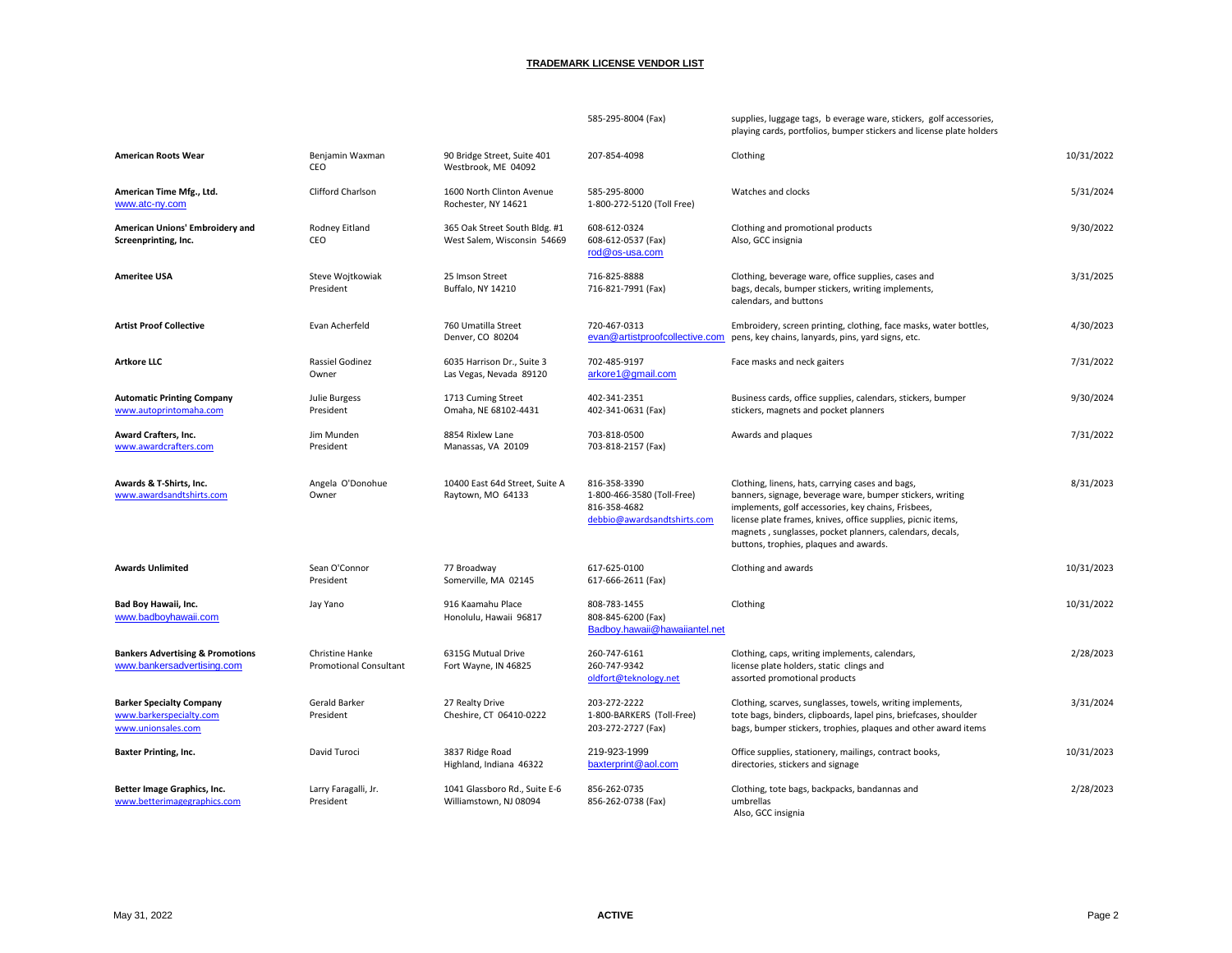| Breaker Press Co., Inc.<br>www.breakerpress.com                         | Richard Lewandowski                      | 2421 S. Western Avenue<br>Chicago, IL 60608-4704       | 773-927-1666<br>773-927-3676 (Fax)<br>rich@breakerpress.com                                 | Clothing and promotional items.                                                                                                                                                                                                                                                                                                                                                                                                                                                                                                                                                                                                                                                                           | 3/31/2023  |
|-------------------------------------------------------------------------|------------------------------------------|--------------------------------------------------------|---------------------------------------------------------------------------------------------|-----------------------------------------------------------------------------------------------------------------------------------------------------------------------------------------------------------------------------------------------------------------------------------------------------------------------------------------------------------------------------------------------------------------------------------------------------------------------------------------------------------------------------------------------------------------------------------------------------------------------------------------------------------------------------------------------------------|------------|
| <b>CBL Custom Apparel</b><br>www.cblcustomapparel.com                   | Lynn Mastromarino                        | 4634 Penn Avenue<br>Sinking Spring, PA 19608           | 610-670-7840<br>610-670-6095 (Fax)<br>lynn@cblcustomapparel.com                             | Clothing, license plate frames, iron-on patches, wallets<br>card cases, portfolios, binders, emblematic jewelry, key<br>tags, beverage ware, labels, stickers, sewing kits, window<br>scrapers, first-aid kits, writing implements, attaché cases<br>tote bags, golf accessories, laser engraved wood<br>products, wall plaques, and desk accessories                                                                                                                                                                                                                                                                                                                                                     | 1/31/2025  |
| <b>Carmel Advertising Specialties Co.</b>                               | William J. Sampson<br>President          | 1070 Route 52<br>Carmel, NY 10512                      | 845-225-5001<br>845-225-3483                                                                | Writing implements, calendars, pocket planners,<br>wallets, ID card cases, trophies, plaques, decals, bumper<br>stickers, lapel pins, clothing, hats, bags, portfolios, folders,<br>license plate holders, picnic ware, toys and greeting cards                                                                                                                                                                                                                                                                                                                                                                                                                                                           | 2/28/2023  |
| <b>Carroll Printing &amp; Promotions</b><br>www.carrollprinting.com     | Bryan Slaven<br>President                | 907 Canal Street<br>Houston, TX 77003                  | 713-228-9331<br>713-228-1458 (Fax)                                                          | Clothing and printed material                                                                                                                                                                                                                                                                                                                                                                                                                                                                                                                                                                                                                                                                             | 7/31/2022  |
| <b>Cavan Advertising Ltd.</b><br>www.cavanadv.com                       | Talie Veltman<br>Vice President of Sales | 47 Lesmill Road<br>Toronto, Ontario M3B 2T8<br>Canada  | 647-888-9299<br>800-268-5665 x. 20<br>talie@cavanadv.com                                    | Clothing, hats, briefcases, cups, advertising material,<br>flags, rally kits, and other promotional items                                                                                                                                                                                                                                                                                                                                                                                                                                                                                                                                                                                                 | 10/31/2022 |
| The Cedarstream Company<br>www.cedarstream.logomall.com                 | James W. Morris, Jr.<br>President        | P.O. Box 1761<br>201 AT&T Drive<br>Cedartown, GA 30125 | 770-748-0608<br>1-800-686-7488 (Toll-Free)<br>770-748-2495 (Fax)<br>jmorris@cedarstream.com | Clothing, beverage ware, emblematic jewelry<br>buttons, stickers, and golf accessories                                                                                                                                                                                                                                                                                                                                                                                                                                                                                                                                                                                                                    | 8/31/2023  |
| <b>Checkmate Consulting &amp; Printing</b><br>www.checkmateprinting.com | <b>Brian Dufault</b>                     | 22 London Street<br>East Greenwich, RI 02818           | 401-885-0666                                                                                | Clothing and promotional items                                                                                                                                                                                                                                                                                                                                                                                                                                                                                                                                                                                                                                                                            | 12/31/2022 |
| <b>Chesapeake Graphics, LLC</b><br>www.chesapeakegraphics.com           | <b>Gerald Bell</b><br>Owner              | 401 Brookletts Avenue<br>Easton, MD 21601              | 410-643-6402<br>410-643-6408 (Fax)<br>customerservice@chesapeake                            | Clothing, beverage ware, carrying cases & bags, buttons<br>calendars, pocket planners, lanyards, ID badges, writing<br><b>g</b> implements, golf accessories, office supplies, bumper<br>stickers, decals, emblematic jewelry, Frisbees and license<br>plates. Also, GCC insignia                                                                                                                                                                                                                                                                                                                                                                                                                         | 3/31/2025  |
| <b>CI Signs and Apparel</b><br>www.cisignsandapparel.com                | <b>Trent Wilkerson</b>                   | 425 4th Street W.<br>Milan, IL 61264                   | 847-296-9655<br>qcbranding@gmail.com                                                        | Clothing, signs, banners, decals, window stickers,<br>business supplies                                                                                                                                                                                                                                                                                                                                                                                                                                                                                                                                                                                                                                   | 3/31/2023  |
| <b>Classic Incentives, LLC</b>                                          | <b>Tom Brookes</b><br>President - Owner  | 671 Frederic Drive<br>Fleming Island, FL 32003         | 732-245-8583<br>tom@claspec.com                                                             | Union made/printed safety vests (exclusive), moisture-<br>wicking & antimicrobial polo shirts, embossed canvas & denim<br>jackets, touch-screen friendly work gloves, knit beanies, acrylic<br>woven blankets, jacquard towels, sew or iron-on patches, waxed<br>canvas gear bags, denier laptop backpacks & cases, neck wallets,<br>Gold Membership cards, pocket watches, die-struck enamel<br>lapel emblems, die-cast metal accessories, glass tankards,<br>growlers and pint glasses, stitched leather portfolios, laser-cut<br>etched wood & metal plated keepsakes, illuminated coolers,<br>compact flashlights, multi-tools, golf & fashion umbrellas and<br>custom-size vinyl & appliqued banners | 4/30/2025  |
| <b>Cogens Printing</b>                                                  | Jaime Cogen<br>President                 | 1 Front Street<br>Woonsocket, RI 02895                 | 401-421-4436                                                                                | Clothing and promotional products                                                                                                                                                                                                                                                                                                                                                                                                                                                                                                                                                                                                                                                                         | 12/31/2022 |
| The Computerized Embroidery Co.<br>www.cecembroidery.com                | Karen Duran<br>Owner                     | 673 East Cooley Drive, #101<br>Colton, CA 92324        | 909-825-3841<br>909-825-7354 (Fax)                                                          | Embroidered garments, caps and bags                                                                                                                                                                                                                                                                                                                                                                                                                                                                                                                                                                                                                                                                       | 7/31/2022  |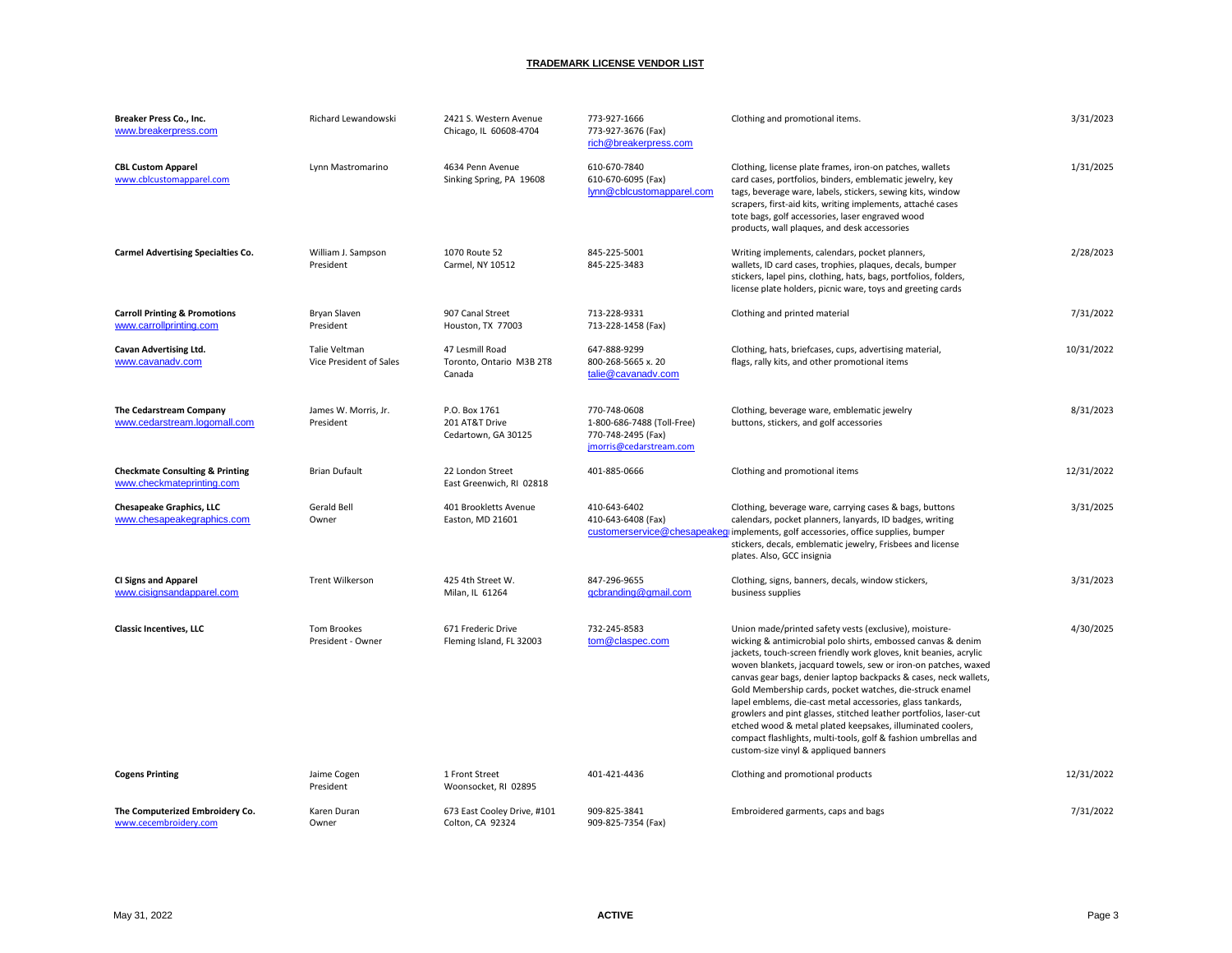#### Cecruben@aol.com

| <b>Continental Colorcraft</b>                                   | Linda K. Clarke                  | Owner                                                      | 323-283-3000<br>323-283-3206<br>www.continentalcolorcraft.com  | Decals, banners, signs, vehicle wraps, and calendars<br>Also, GCC insignia                                                                                                                                                                                                                                        | 1/31/2023  |
|-----------------------------------------------------------------|----------------------------------|------------------------------------------------------------|----------------------------------------------------------------|-------------------------------------------------------------------------------------------------------------------------------------------------------------------------------------------------------------------------------------------------------------------------------------------------------------------|------------|
| <b>Creative Services, Ltd.</b><br>www.creativesvc.com           | Edmund K. Carson<br>President    | 904 Dutch Mill Dr<br>Ballwin, MO 63011-3548                | 314-726-4800<br>314-726-4730 (Fax)<br>amyk@epconline.com       | Clothing, decals, beverage ware, emblematic<br>jewelry, patches, carrying cases and bags,<br>pocket planners and toy fliers                                                                                                                                                                                       | 4/30/2022  |
| Create It Promotions, Inc.                                      | Chris McIntosh                   | 188 Wilkinson Rd., Unit 5<br>Brampton, ON L6T 4W9          | 416-738-1508<br>905-716-9675 - cell<br>chris@createitpromo.com | Clothing, bags, badges and other promotional items                                                                                                                                                                                                                                                                | 6/30/2023  |
| <b>Creative Vision Printing</b>                                 | Shannon Coffaro                  | 2232 Stewart Street<br>Stockton, CA 95205                  | 209-939-3055<br>shannon@cvprint.net                            | Business cards, envelopes, letterhead, flyers<br>and other supplies                                                                                                                                                                                                                                               | 12/31/2023 |
| <b>Custom Flags &amp; Poles</b><br>www.customflagsandpoles.com  | Paul Heyink                      | 1278 French Road<br>Depew, NY 14043                        | 716-668-6939                                                   | Flags                                                                                                                                                                                                                                                                                                             | 8/31/2022  |
| <b>Custom Stitch &amp; Print</b><br>Silk Screening & Embroidery | Lisa Dastice                     | P.O. Box 269<br>Brookfield, IL 60513-0269                  | 773-229-1188<br>773-229-1199 (Fax)<br>708-655-6302 (Cell)      | Clothing                                                                                                                                                                                                                                                                                                          | 7/31/2022  |
| <b>DeFrance Printing</b><br>www.defranceprinting.com            | Ron Williams                     | 320 West 17th Street<br>National City, CA 91950-5504       | 619-474-8626<br>619-474-1858 (Fax)                             | Awards and plaques                                                                                                                                                                                                                                                                                                | 7/31/2023  |
| <b>Despars Embroidery</b>                                       | Paul Despars                     | 1040 North Pasadena Avenue<br>Azusa, CA 91702              | 626-334-4869                                                   | Clothing, hats and promotional items                                                                                                                                                                                                                                                                              | 3/31/2023  |
| Doogies Enterprises, LLC<br>d/b/a Doogies Hats                  | Gary Howson                      | 3655 N. Meridian Rd.<br>Sanford, MI 48657                  | 989-513-4099<br>DoogiesHats@gmail.com                          | Screen printing, embroidery and promotional items<br>Also, GCC insignia                                                                                                                                                                                                                                           | 3/31/2023  |
| Dr. Don's Buttons, Badges and More<br>www.unionbuttons.com      | <b>Donald Ratliff</b>            | 3906 W. Marrow Drive<br>Glendale, AZ 85308                 | 800-218-1790<br>don@unionbuttons.com                           | Buttons, badges, magnets, business cards, vinyl stickers,<br>and bumper stickers                                                                                                                                                                                                                                  | 4/30/2024  |
| <b>Dynamic Creations</b><br>www.unionpromostore.com             | <b>Ben Ritter</b>                | 442 Homan Avenue<br>Park Forest, IL 60466                  | 708-481-5682<br>benj.ritter@sbcqlobal.net                      | Clothing, hats, lapel pins, decals, calendars, clipboards, buttons,<br>pins, greeting cards, beverage ware, and writing implements                                                                                                                                                                                | 10/31/2023 |
| e2 Embroidery & Screen Printing                                 | Dawn Eddings                     | 1576 N. Topping Avenue<br>Kansas City, MO 64120            | 816-420-9100<br>office@e2embroidery.com                        | Clothing<br>Also, BMWED, GCC insignias                                                                                                                                                                                                                                                                            | 3/31/2023  |
| <b>East Coast Tees</b><br>www.eastcoasttees.com                 | David LaLonde<br>General Manager | 614 1st Avenue, South<br>Nitro, WV 25143                   | 304-720-8677<br>800-861-6625 (Fax)<br>dave@eastcoasttees.com   | Clothing<br>Also, GCC insignia                                                                                                                                                                                                                                                                                    | 12/31/2022 |
| Eivers Promotion Products, Ltd.                                 | Ron Wagner<br>President          | 462 Woodsmere Crescent<br>Pickering, ON, L1V 7A5<br>CANADA | 416-431-0259<br>416-431-5155 (Fax)                             | Clothing, writing implements, office supplies, day<br>planners, golf accessories, linens, beverage ware,<br>calendars, picture frames, calculators, key rings,<br>pocket knives, flashlights, portfolio pads, umbrellas,<br>coasters, duffel bags, tote bags, backpacks, lapel pins,<br>and business card holders | 5/31/2022  |
| <b>ESP Promotions</b><br>www.esppromotions.com                  | Susan Lange                      | 7076 Lake Avenue<br>Elyria Township, OH 44035              | 440-669-4875                                                   | Clothing and accessories, beverage ware, writing<br>implements, decals, bumper stickers, picnic accessories,<br>emblematic jewewlry, key chains, carrying cases, magnets<br>calendars, auto accessories, office supplies and flags                                                                                | 5/31/2022  |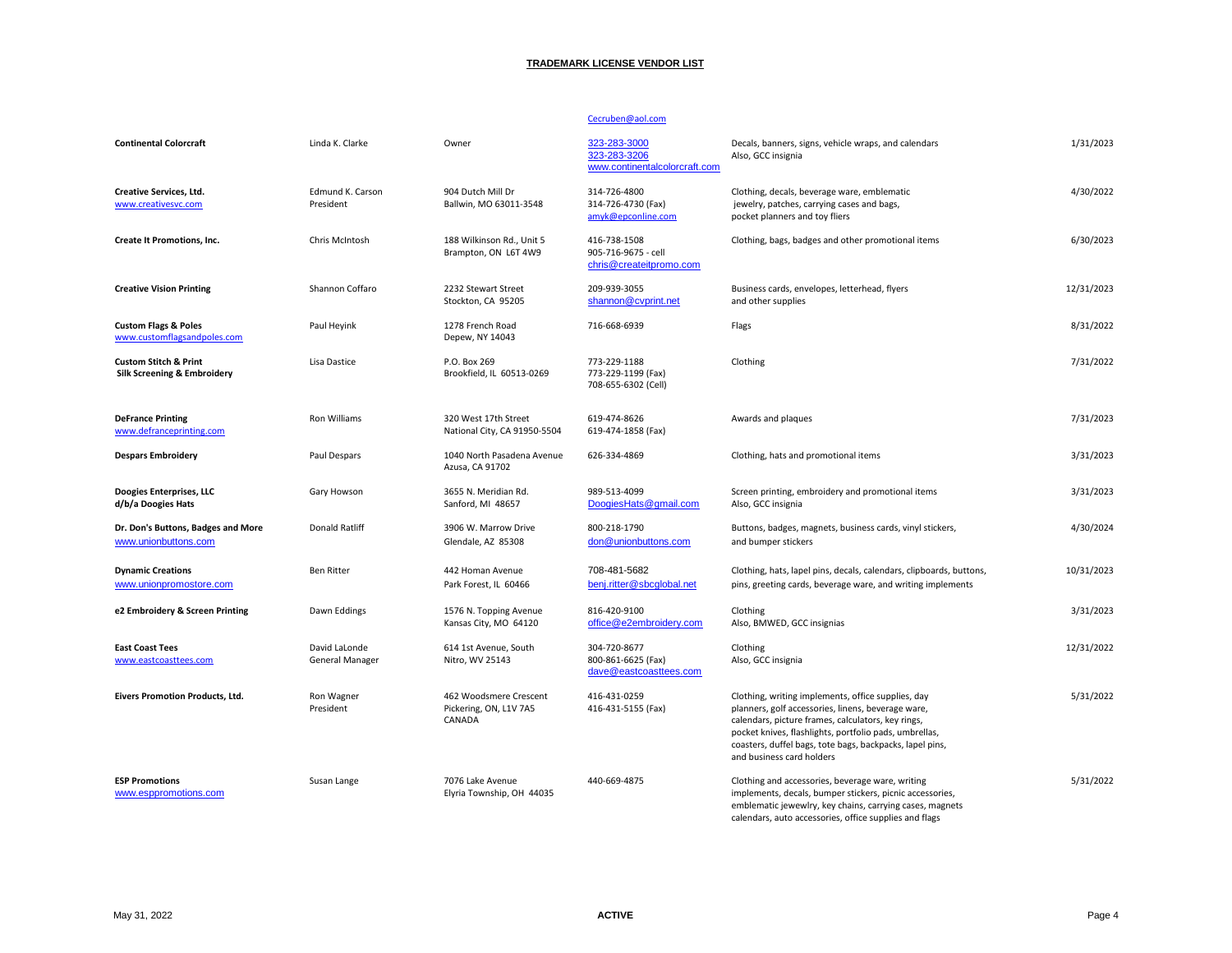| <b>Ethix Ventures</b>                                                      | Ruth Vecchione                          | 9 Main Street, Suite 3C<br>Sutton, MA 01590                 | 877-709-3845<br>sales@ethixmerch.com                                                     | Clothing, novelty items, bags, pins and lanyards                                                                                                                                                                                                                                                                     | 2/29/2024  |
|----------------------------------------------------------------------------|-----------------------------------------|-------------------------------------------------------------|------------------------------------------------------------------------------------------|----------------------------------------------------------------------------------------------------------------------------------------------------------------------------------------------------------------------------------------------------------------------------------------------------------------------|------------|
| <b>Evenhouse Printing</b><br>www.evenhouseprinting.net                     | Robin Evenhouse                         | 4783 Southwestern Blvd.<br>Hamburg, NY 14075                | 716-649-2666<br>716-649-0266 (Fax)<br>info@evenhouseprinting.net                         | Newsletters, contract books, picket posters, postcards,<br>business cards, calendars, signage, calendads, decals, bumper<br>stickers, banners, vehicle wraps, stickers and greeting cards                                                                                                                            | 6/30/2023  |
| F.A.B.ulous Specialties, Inc.                                              | Frank A. Barresi<br>President           | 184 S. Livingston Ave., #9-342<br>Livingston, NJ 07039      | 973-535-6300<br>973-535-6373 (Fax)                                                       | Membership cards, clothing, jewelry, decals, buttons and posters                                                                                                                                                                                                                                                     | 7/31/2023  |
| Financial Innovations, Inc.<br>www.fiimarketing.com                        | Paul McConnell<br><b>Vice President</b> | One Weingeroff Blvd.<br>Cranston, RI 02910-4019             | 401-467-3170<br>1-800-562-5766 (Toll-Free)<br>401-467-3570 (Fax)<br>PMcConnell@fiiri.com | Clothing, beverage ware, tote bags, emblematic jewelry<br>bumper stickers, stickers, signs, buttons, water bottles<br>clipboards, ice scrapers, awards, and writing implements                                                                                                                                       | 5/31/2022  |
| The Finney Company<br>www.callfinneyfirst.com<br>info@callfinneyfirst.com  | Donald Finney<br>President              | Suite 211<br>1400 Renaissance Drive<br>Park Ridge, IL 60068 | 847-391-1100<br>847-391-1105 (Fax)<br>1-877-434-6639 (Toll-Free)                         | Buttons, clothing, writing implements, bags, badges<br>beverage ware, magnets, calendars, tote bags, lanyards,<br>and badge holders                                                                                                                                                                                  | 9/30/2022  |
| First Class USA Enterprises, LLC<br>www.firstclassusa.net                  | Kevin Page<br>President                 | 2881 South Valley View, Suite 1<br>Las Vegas, NV 89102      | 702-222-9065<br>866-FIRST 21 (Toll-Free)<br>702-362-1639 (Fax)                           | Clothing, neck cool wraps, printing and writing implements                                                                                                                                                                                                                                                           | 2/28/2024  |
| <b>First String Enterprises</b><br><b>SEE: Force Enterprises</b>           |                                         |                                                             |                                                                                          |                                                                                                                                                                                                                                                                                                                      |            |
| First Union Promo, LLC                                                     | Ronald Marfione                         | 54 Deborah Drive<br>Reading, MA 01867-1456                  | 617-834-1258<br>rmarfione@gmail.com                                                      | Clothing                                                                                                                                                                                                                                                                                                             | 10/31/2023 |
| <b>Foley Associates</b><br>www.foleyassociates.org                         | <b>Tim Patton</b><br>Owner              | 30136 Adams Lane<br>Westlake, OH 44145                      | 440-808-1700<br>440-808-9903 (Fax)<br>foleyassociates@adelphia.net                       | Clothing, beverage ware, writing implements, decals,<br>bumper stickers, picnic accessories, golf accessories,<br>emblematic jewelry, ID badges/tags, lanyards, carrying cases<br>balloons, magnets, calendars, awards, plaques, auto accessories,<br>office supplies, flags & food products                         | 10/31/2022 |
| <b>Force Enterprises</b><br>www.forcent.com                                | Karen Nelson                            | 18650 Graphics Court<br>Tinley Park, IL 60477               | 708-614-1200<br>708-614-0200 - Fax<br>joe@forcent.com                                    | Signage, posters and maketing collateral                                                                                                                                                                                                                                                                             | 4/30/2023  |
| <b>Full Moon Rising</b>                                                    | <b>Michael Brandes</b>                  | 39W456 Juliet Drive<br>Elgin, IL 60124                      | 630-513-8728<br>847-732-1130 - cell                                                      | Clothing, beverage ware, carrying bags, totes, buttons,<br>ID badges, calendars, pocket planners, lanyards, coolers,<br>portfolios, linens, key chains, writing implements, golf<br>accessories, office supplies, bumper stickers, decals, banners,<br>emblematic jewelry, plaques and awards<br>Also, BMWE Division | 8/31/2022  |
| <b>Gilhooley Design's Limited</b><br>of Watervliet, NY<br>www.gilsigns.com | Stephen Gilhooley<br>President          | 829 Broadway<br>Watervliet, NY 12189-3638                   | 518-274-1358<br>518-687-0063 (Fax)<br>stevegil@gilsigns.com                              | Signage, banners and office supplies                                                                                                                                                                                                                                                                                 | 5/31/2024  |
| Gold Standard Graphics, Inc.                                               |                                         |                                                             |                                                                                          |                                                                                                                                                                                                                                                                                                                      | 1/31/2023  |
|                                                                            | Russell Goldfeder<br>President          | 1324 Forest Ave., #504<br>Staten Island, NY 10302           | 718-608-0202<br>gsginc@aol.com                                                           | Clothing, novelties and printing services                                                                                                                                                                                                                                                                            |            |
| Goldmark Enterprises, Inc.                                                 | Mark Goldstein<br>President             | 549 North Lafayette Street<br>Florissant, MO 63031-4913     | 314-921-2323<br>314-921-5554 (Fax)<br>mgoldstein@goldmarkent.com                         | Clothing, banners, promotional items and signs                                                                                                                                                                                                                                                                       | 6/30/2022  |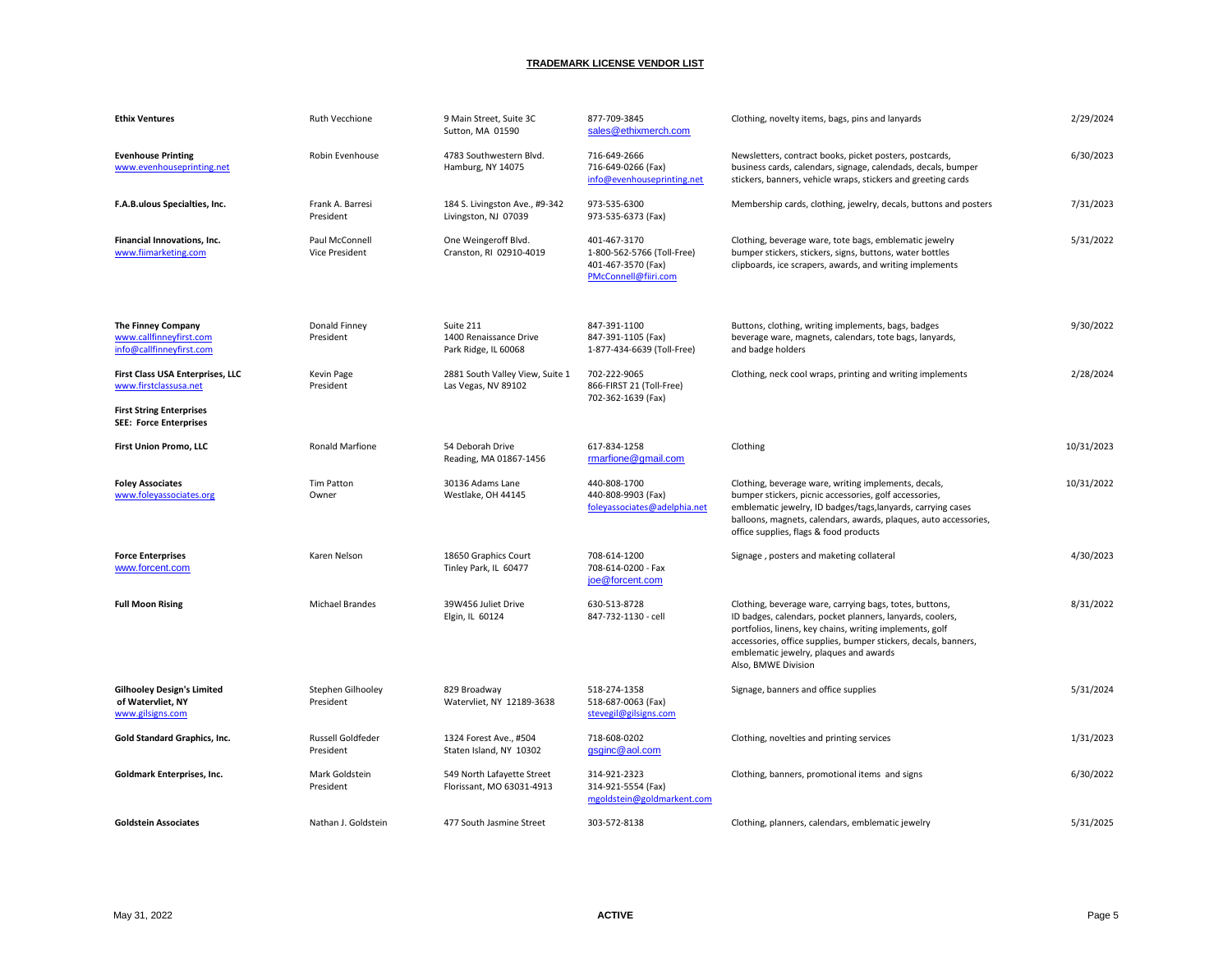| www.unionusa.net                                                                               | Secretary-Treasurer                           | Denver, CO 80224-1209                              | 1-800-259-4580 (Toll-Free)<br>303-825-2862 (Fax)<br>GoldsteinAssoc@frii.com<br>USA@UnionUSA.net | business cards, decals, banners, golf balls, key tags,<br>holiday greeting cards, writing implements, magnets,<br>buttons, pocket knives, pad boards, card cases, tote bags,<br>briefcases and auto accessories, patches<br>Also, BMWE Division & GCC insignias                                                                    |            |
|------------------------------------------------------------------------------------------------|-----------------------------------------------|----------------------------------------------------|-------------------------------------------------------------------------------------------------|------------------------------------------------------------------------------------------------------------------------------------------------------------------------------------------------------------------------------------------------------------------------------------------------------------------------------------|------------|
| <b>Graphic Productions</b>                                                                     | Kathy Rhead                                   | 140 Wilson Avenue<br>Blackfoot, ID 83221           | 208-782-0000<br>Kathy@GraphicAndPrintPros.com                                                   | Clothing, bumper stickers, decals and magnets                                                                                                                                                                                                                                                                                      | 12/31/2023 |
| Graphicwear                                                                                    | Jason Leveque                                 | 20449 Ecorse Road<br>Taylor, Michigan 48180        | (313) 386-0900<br>jason@graphicwear.com                                                         | Screen printing, embrodery and promotional products                                                                                                                                                                                                                                                                                | 5/31/2022  |
| <b>Grassroots Strategies, LLC</b><br>www.grassrootsstrategiesllc.com                           | Marco Miller<br>President                     | 5990 East Livingston Ave.<br>Columbus, OH 43232    | (614) 604-8188                                                                                  | Office supplies                                                                                                                                                                                                                                                                                                                    | 3/31/2023  |
| <b>Grays Harbor Stamp Works</b><br>www.graysharborstamp.com<br>graysharborstamp@olynet.com     | Kenneth Windell<br>Owner - Partner            | 110 North G Street<br>Aberdeen, WA 98520           | 360-533-3830<br>1-800-894-3830 (Toll-Free)<br>360-533-3210 (Fax)                                | Automobile accessories, banners, belt buckles,<br>beverage ware, briefcases, bumper stickers, banners, buttons,<br>calendars, canvas bags, clothing, date books, decals, lapel<br>pins, luggage tags, magnetic products, mugs, portfolios, roll<br>labels and writing implements                                                   | 3/31/2025  |
| <b>Grossman Marketing Group</b><br>www.grossmanmarketing.com<br>ffeldman@grossmanmarketing.com | Fred Feldman<br><b>Vice President</b>         | 30 Cobble Hill Road<br>Somerville, MA 02143        | 617-591-2937                                                                                    | Clothing, decals, banners, buttons, stickers, carrying<br>cases/totes, calendars, lanyards, coolers, portfolios,<br>pad folios, linens, golf accessories, key chains,<br>magnets, lighters, umbrellas, glassware, writing<br>implements, Frisbees, emblematic jewelry, computuer<br>accessories, engraved glass and metal products | 7/31/2023  |
| <b>HALO Branded Solution</b><br>www.halo.com                                                   | <b>Ben Ritter</b><br><b>Account Executive</b> | P.O. Box 657<br>Sterling, IL 61081-0657            | 815-632-6988<br>815-632-6900 (Fax)                                                              | Clothing, hats, lapel pins, decals, calendars, clipboards,<br>buttons, pins, greeting cards, beverage ware and writing<br>instruments                                                                                                                                                                                              | 10/31/2023 |
| <b>Hillstar Promotions USA</b>                                                                 | William Hilliker<br>President                 | 4400 Manor Lane<br>Hamburg, NY 14075               | 716-648-3599<br>716-827-7999<br>1-888-660-9954 (Toll-Free)<br>kim@hillstarusa.com               | Clothing, beverage ware, office supplies, emblematic<br>jewelry, carrying cases and bags, decals, bumper stickers,<br>writing implements, calendars, and buttons                                                                                                                                                                   | 2/28/2024  |
| <b>Hurst of Park Avenue</b>                                                                    | Kyle or Yvonne Schmid                         | 601 Park Avenue<br>Lancaster, PA 17602             | 717-397-8766<br>7171-397-3916 (Fax)<br>hurstemb@gmail.com                                       | Clothing and bags                                                                                                                                                                                                                                                                                                                  | 12/31/2022 |
| Hot Tops, LLC<br>www.hottops.com                                                               | Kathleen Conroy<br>President                  | 240 Long Hill Cross Road<br>Shelton, CT 06484-6125 | 203-926-2067<br>203-944-6079 (Fax)                                                              | Clothing, emblematic jewelry, beverage ware, buttons,<br>bags, totes bags, writing implements, card cases, pocket<br>knives, patches, letter folders, briefcases, cooler bags,<br>awards, pocket planners, and arm bands                                                                                                           | 7/31/2022  |
| Howard Coun-Tees Screen Printing & Ebroidery Teresa Bryant                                     |                                               | 1354 E 100 N<br>Kokomo, IN 46901                   | 765-210-5058<br>765-627-8162 (Fax)<br>Howardcountees@gmail.com                                  | Clothing, hats and promotional items                                                                                                                                                                                                                                                                                               | 10/31/2022 |
| IMAGAMERICA                                                                                    | Matt Resnick<br>Owner                         | 44479 Phoenix<br>Sterling Heights, MI 48314        | 248-866-1129                                                                                    | Embroidery, screen printing and signs                                                                                                                                                                                                                                                                                              | 2/28/2023  |
| <b>Image Pointe</b><br>www.imagepointe.com                                                     | Jeff Swartzendruber<br>President              | 1224 LaPorte Road<br>Waterloo, IA 50702            | 319-234-3109<br>1-800-408-2388 (Toll-Free)<br>319-234-0174 (Fax)                                | Clothing, emblematic jewelry, carrying cases and bags,<br>writing implements, office supplies, golf accessories, Frisbees<br>stickers, buttons, embroidered patches and calendars                                                                                                                                                  | 2/28/2023  |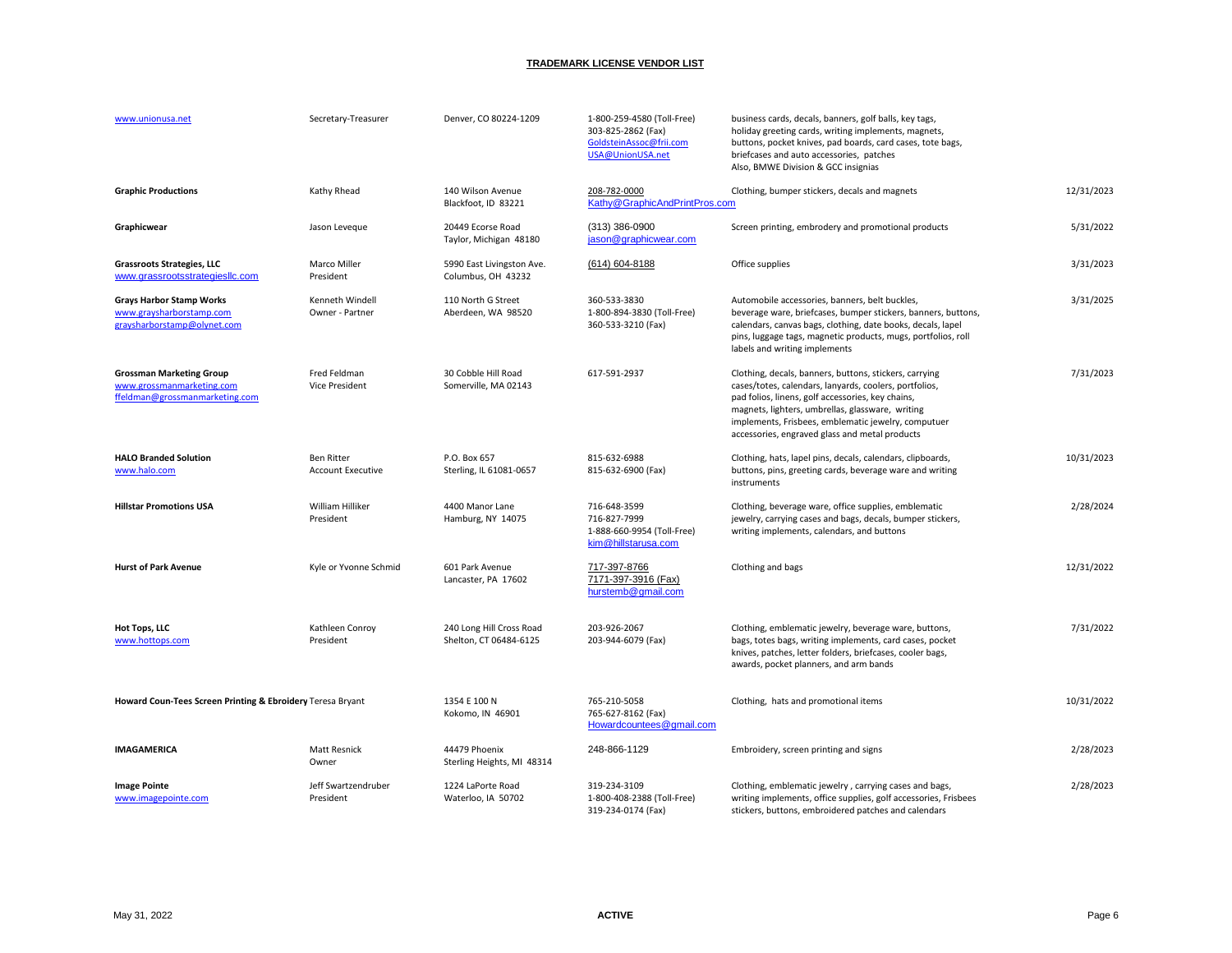| <b>Impressions Promotional Group</b><br>www.impressionssa.com    | Louise LeVeque<br>President<br>Jason LeVeque<br>Sales Manager | 8914 South Telegraph Road<br>Taylor, MI 48180          | 313-299-3140<br>313-299-3148 (Fax)                                                              | Clothing, emblematic jewelry, buttons, ID badges/tags,<br>carrying cases and bags, auto accessories, office supplies,<br>beverage ware, writing implements, personal care<br>accessories, fans, Frisbees, kitchen accessories, bumper<br>stickers, computer accessories, desk accessories, beach<br>items, yo-yos, memory sticks, luggage tags, and golf balls | 9/30/2022  |
|------------------------------------------------------------------|---------------------------------------------------------------|--------------------------------------------------------|-------------------------------------------------------------------------------------------------|----------------------------------------------------------------------------------------------------------------------------------------------------------------------------------------------------------------------------------------------------------------------------------------------------------------------------------------------------------------|------------|
| In Stock Marketing Services, LLC                                 | Lawrence A. Stock<br>President                                | 34017 Schoolcraft Road<br>Livonia, MI 48150            | 734-855-4271<br>734-467-4489 (Cell)<br>734-215-1385 (Fax)                                       | Clothing, writing implements, beverage ware, posters,<br>tote bags, banners, signs, bumper stickers, decals,<br>pad folios, buttons and lighters                                                                                                                                                                                                               | 6/30/2022  |
| <b>Inland Press</b>                                              | <b>Bradley Thompson</b>                                       | 2001 West Lafayette<br>Detroit, MI 48216               | 313-961-6000<br>313-961-3082 (Fax)<br>bthompson@inlandpress.com                                 | Campaign signs, posters, office supplies, newsletters and<br>related products                                                                                                                                                                                                                                                                                  | 9/30/2022  |
| <b>Integrity Sign Company</b><br>http://integritysigncompany.com | Keith Hlad                                                    | 18770 S. 88th Avenue<br>Mokena, Illinois 60448         | 708-478-2700<br>keith@integritysigncompany.com                                                  | Signage                                                                                                                                                                                                                                                                                                                                                        | 5/31/2022  |
| <b>International Printing Company</b><br>www.ipcaz.com           | Chad Weeks<br>General Partner                                 | 2241 S. 7th Street<br>Phoenix, AZ 85034                | 602-943-6668<br>Stef@picaz.com                                                                  | Campaign materials, books, union agreements, print/mail<br>advertising                                                                                                                                                                                                                                                                                         | 4/30/2023  |
| JP Tee's, Inc.<br>www.jptees.com                                 | Jason Petaccio<br><b>Vice President</b>                       | 2930 Richmond Street<br>Philadelphia, PA 19134         | 215-634-2348<br>1-800-922-JPTS (5787)<br>info@jptees.com                                        | Clothing and other promotional products                                                                                                                                                                                                                                                                                                                        | 7/31/2022  |
| Jansco, Inc.<br>www.janscoinc.com                                | Jackie Jackson<br>President                                   | 825 N. Cass Avenue, Unit 108<br>Westmont, IL 60559     | 630-790-0004<br>630-790-0005 (Fax)<br>jackie@janscoinc.com                                      | Dues buttons, clothing, writing implements, banners,<br>wallets, decals, magnets, bags and totes, key tags<br>and golf accessories<br><b>GCC Insignia</b>                                                                                                                                                                                                      | 2/28/2023  |
| <b>Jim's Advertising</b>                                         | James L. Gill<br>Owner                                        | 8950 Catt Road<br>Newark, OH 43055                     | 740-334-0921<br>gillil1@hotmail.com                                                             | Clothing, writing implements and calendars                                                                                                                                                                                                                                                                                                                     | 8/31/2022  |
| <b>KB Graphics</b>                                               | Michael Spreter                                               | 410 West Commercial Street<br>East Rochester, NY 14445 | 585-381-0600 x202<br>800-833-9111 x202 (Toll-Free)<br>585-381-7860 (Fax)<br>info@kbgraphics.com | Beverage ware, bumper stickers, buttons, calendars,<br>carrying cases and bags, clothing, emblematic jewelry<br>office supplies, and writing implements                                                                                                                                                                                                        | 10/31/2023 |
| <b>KM Specialties, Inc.</b>                                      | Robert McCormack<br>President                                 | 15 Westgate Drive<br>Glenwood, NJ 07418                | 973-764-3840<br>973-764-6411 (Fax)                                                              | Clothing, carrying cases and bags, office supplies,<br>beverage ware, umbrellas, and emblematic jewelry<br>Also, GCC insignia                                                                                                                                                                                                                                  | 8/31/2022  |
| Kondik Advertising & Printing, Inc.                              | David Kondik                                                  | 25400 Miles Road<br>Bedford Heights, OH 44146          | 216-292-6060<br>kondikad@aol.com                                                                | Commerical printing, union-label apparel and union-label<br>promotional products. AlsoBMWE, GCC insignia                                                                                                                                                                                                                                                       | 12/31/2023 |
| K & R Industries, Inc.<br>www.gokandr.com                        | Jeff DeCenzo                                                  | 14110 Sullyfield Circle<br>Chantilly, VA 20151         | 703-631-4200<br>703-631-4209 (Fax)<br>800-789-0072 (Toll-Free)                                  | Plaques, awards, clothing, lapel pins, jewelry and<br>promotional products                                                                                                                                                                                                                                                                                     | 1/31/2025  |
| Kengla Flag Company<br>www.kengla.com                            | Brittany Sobotka<br>Owner                                     | 4708 Wisconsin Avenue N.W.<br>Washington, D.C. 20016   | 202-363-1610<br>1-800-899-1610 (Toll-Free)<br>202-363-1866 (Fax)<br>kengla@kengla.com           | Flags                                                                                                                                                                                                                                                                                                                                                          | 7/31/2022  |
| <b>Krohmaly's Printing</b>                                       | Robert Krohmaly<br>Owner                                      | 7425 Washington Avenue<br>Pittsburgh, PA 15218         | 724-745-1122<br>724-745-4525 (Fax)                                                              | Commercial printing, banners and signs                                                                                                                                                                                                                                                                                                                         | 5/31/2023  |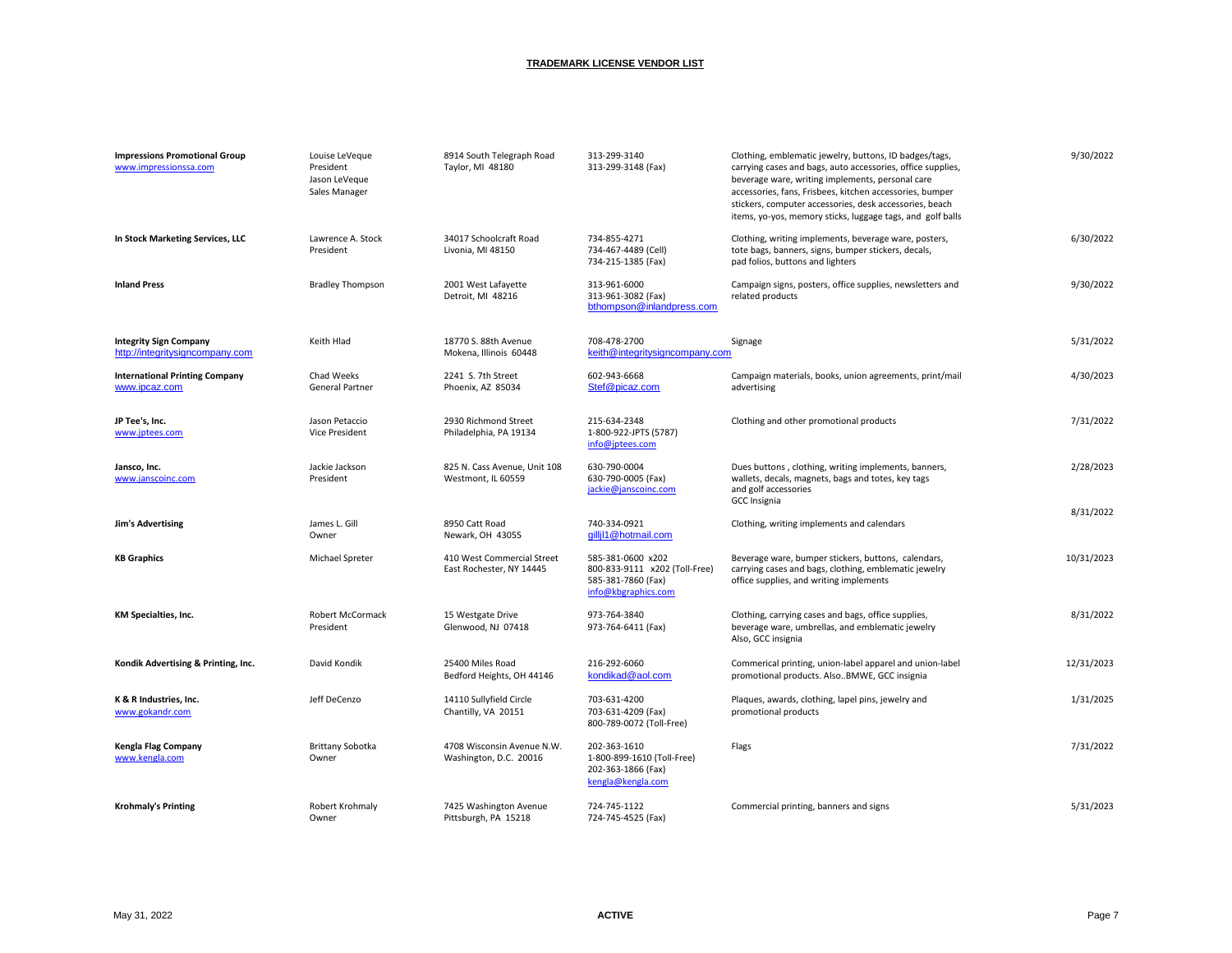| <b>Larry Corona Imprinted Advertising</b>                               | Larry Corona<br>President               | Suite 300<br>4025 Camino del Rio South<br>San Diego, CA 92108 | 858-761-1582<br>858-569-7025 (Fax)<br>coronaadsp@hotmail.com                             | Clothing, tote bags, decals, beverage ware,<br>emblematic jewelry, office supplies, briefcases, calendars,<br>golf accessories, blankets, linens, portfolios                                                                                                                                                                                                                                                                                                                                                                                    | 3/31/2025  |
|-------------------------------------------------------------------------|-----------------------------------------|---------------------------------------------------------------|------------------------------------------------------------------------------------------|-------------------------------------------------------------------------------------------------------------------------------------------------------------------------------------------------------------------------------------------------------------------------------------------------------------------------------------------------------------------------------------------------------------------------------------------------------------------------------------------------------------------------------------------------|------------|
| <b>Lasting Impressions</b><br>www.lastingimp.com                        | Kelly Merritt<br>Manager/Treasurer      | 1423 6th Street<br>Marysville, WA 98270                       | 360-659-1255<br>1-800-353-1255 (Toll-Free)<br>360-658-0875 (Fax)<br>info@lastingimp.com  | Clothing, writing implements, bumper stickers, decals,<br>beverage ware, tote bags, blankets, linens, calendars, magnets,<br>clocks, key chains, balloons, lanyards, golf accessories<br>coolers, patches, frisbees, paper products, silicone bracelets<br>buttons, banners, Ipens, apel pins, decals, stickers and toys                                                                                                                                                                                                                        | 4/30/2023  |
| Lil's Embroidery & Silkscreening,<br>Inc.                               | Lillian M.M. Rotella<br>Owner-President | 800 East 73rd Ave, Suite 18<br>Denver, CO 80229               | 303-853-0350<br>1-888-247-0055 (Toll-Free)<br>303-853-0370 (Fax)                         | Clothing, safety awards, jewelry, stickers, patches,<br>beverage ware, bumper tickers, buttons, carrying cases and bags,<br>totes, weekly planners, portfolios, luggage tags, calendars and<br>writing implements.                                                                                                                                                                                                                                                                                                                              | 1/31/2024  |
| LogoMax, Inc.<br>www.logomaxusa.com                                     | <b>Victor Rouse</b><br>President        | 242A Route 109<br>Farmingdale, NY 11735-1500                  | 631-420-0484<br>631-420-7257 (Fax)<br>info@logomaxusa.com                                | Clothing                                                                                                                                                                                                                                                                                                                                                                                                                                                                                                                                        | 12/31/2023 |
| Maddalena Enterprises, Ltd.                                             | Moss Maddalena                          | 22 Geneva Street<br>St. Catharines, ON L2R 4M4<br>CANADA      | 905-788-6142<br>moss@maddalena-uniforms.com                                              | Clothing                                                                                                                                                                                                                                                                                                                                                                                                                                                                                                                                        | 2/28/2023  |
| <b>Madison Graphics</b><br>www.madisongraphics.com                      | Sam and Ron Salim<br>Partners           | 13130 Detroit Avenue<br>Lakewood, OH 44107                    | 216-226-5770<br>216-226-5759 (Fax)<br>sam@madisongraphics.com<br>ron@madisongraphics.com | Clothing, beverage ware, magnets, writing implements,<br>calendars, bumper stickers, lapel stickers, office supplies,<br>key tags, buttons, golf accessories, coin holders, flashlights,<br>health & safety-type supplies, Frisbees, mouse pads,<br>banners, balloons, kitchen accessories and picture frames                                                                                                                                                                                                                                   | 7/31/2022  |
| <b>Marketing Solutions Unlimited, LLC</b><br>www.msuprint.com           | Heidi Buckley                           | 109 Talcott Road<br>West Hartford, CT 06110                   | 860-523-0670<br>860-523-0675 (Fax)<br>kveugen@msuprint.com                               | Commercial printing and direct mail                                                                                                                                                                                                                                                                                                                                                                                                                                                                                                             | 7/31/2022  |
| <b>Marvel Printing</b>                                                  | Mark Colombini<br>President             | 1928 South Broadway<br>St. Louis, MIO 63104                   | 314-231-1477<br>mark@marvelprinting.com                                                  | Office supplies and notices                                                                                                                                                                                                                                                                                                                                                                                                                                                                                                                     | 4/30/2023  |
| <b>Merrick Printing</b><br>www.merrickprinting.net                      | Joel Floss<br>President                 | 5 Grohmans Lane<br>Plainview, NY 11803                        | 718-526-1253<br>merrickprinting@gmail.com                                                | Signs and banners                                                                                                                                                                                                                                                                                                                                                                                                                                                                                                                               | 11/30/2022 |
| <b>Mohr Good Ideas</b>                                                  | Victoria Wyner<br>President             | 1875 Welch Street<br>North Vancouver, B.C., V7P 1B7<br>CANADA | 604-987-1988<br>604-987-8830 (Fax)                                                       | Clothing, key tags, office supplies, decals, writing<br>implements, buttons, bumper stickers, portfolios,<br>and briefcases                                                                                                                                                                                                                                                                                                                                                                                                                     | 3/30/2025  |
| Mosaic                                                                  | Mary Ellen Hammond<br>CFO               | 4801 Viewpoint Place<br>Cheverly, MD 20781                    | 301-927-3621<br>301-927-3621 (Fax)                                                       | Clothing, emblematic jewelry, lapel pins, writing<br>implements, decals, bumper stickers, carrying cases and bags,<br>beverage ware, buttons, fans, lanyards, magnets, mouse pads,<br>pad holders, portfolios, award plaques, and promotional products                                                                                                                                                                                                                                                                                          | 4/30/2025  |
| <b>MotivBrand</b><br>f/k/a Motivation Specialties<br>www.MotivBrand.com | Marc Landau                             | 394 Avenida La Cuesta<br>San Marcos, CA 92078                 | 323-937-2704<br>marc@moyivbramd.com                                                      | Clothing, decals, bumper stickers, banners, flags,<br>signage, emblematic jewlery, coin medallions, beverage ware,<br>carrying and tote bags, buttons, calendars, pocket planners,<br>lanyards, coolers, pad folios, portfolios, briefcases, key chains,<br>writing implements, golf accessories, office supplies, dues cards,<br>lapel pins, magnets, Frisbees, awards and plaques, balloons, knives,<br>auto accessories, patches, license plates and frames, yo-yo's,<br>greeting cards, mouse pads, cooler cups and toys (stress relievers) | 4/30/2023  |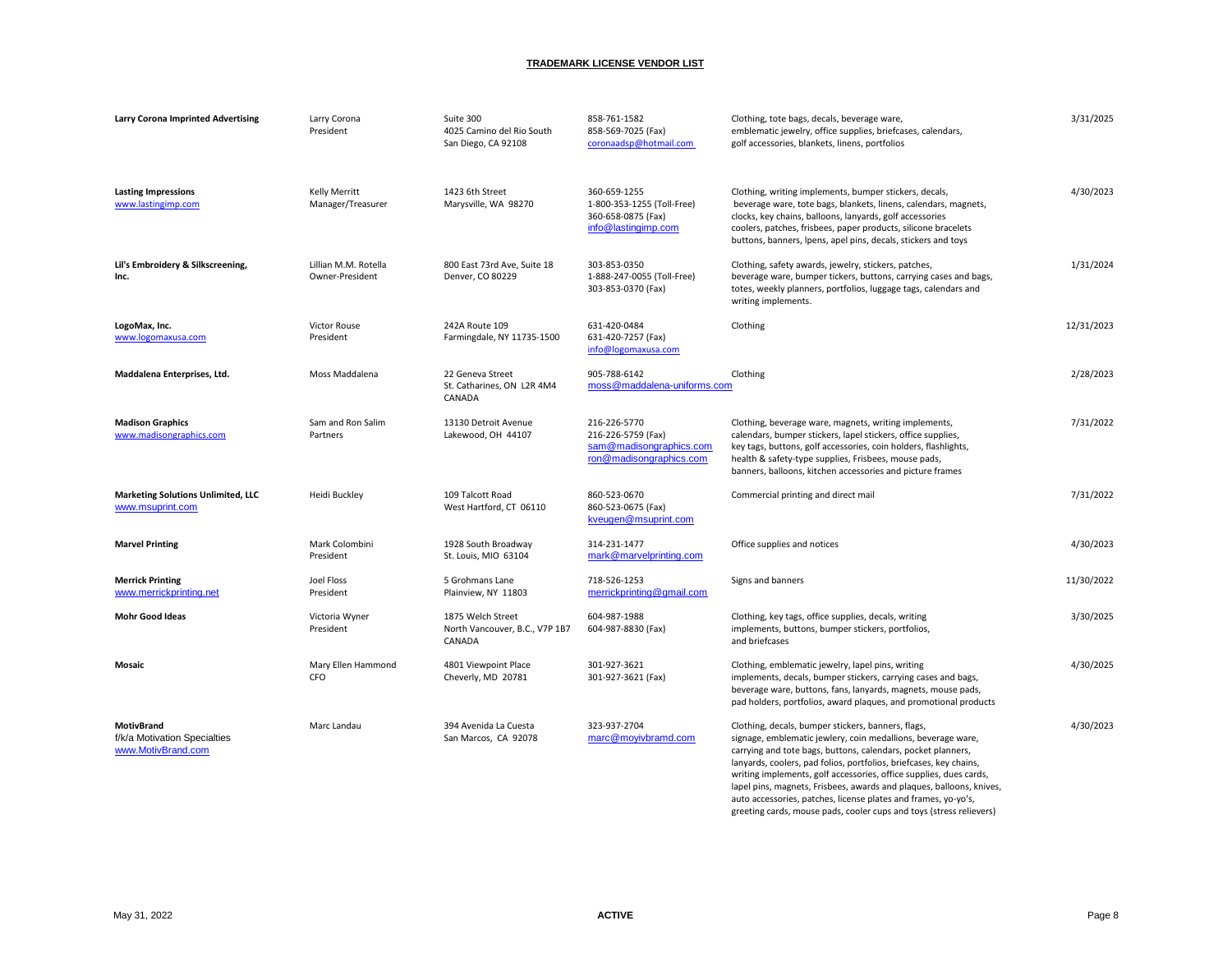| NBS Promos, Inc.<br>www.nbspromos.com                                | Nellie Spencer<br>Secretary-Treasurer   | 22910 E. Appleway Ave., Suite 6<br>Liberty Lake, WA 99019          | 509-924-5200<br>1-888-300-4627 (Toll-Free)<br>509-924-5201 (Fax)                       | Clothing, decals, bumper stickers, beverage ware,<br>emblematic jewelry, money clips, carrying bags & totes,<br>buttons, calendars, pocket planners, lanyards, ID badges/tags,<br>coolers, portfolios, linens, blankets, key chains, writing<br>implements, golf and auto accessories, Frisbees                                                                                                                                                                                                   | 4/30/2023  |
|----------------------------------------------------------------------|-----------------------------------------|--------------------------------------------------------------------|----------------------------------------------------------------------------------------|---------------------------------------------------------------------------------------------------------------------------------------------------------------------------------------------------------------------------------------------------------------------------------------------------------------------------------------------------------------------------------------------------------------------------------------------------------------------------------------------------|------------|
| National Industries Embroidery Plus, Inc.                            | <b>Philip Miller</b><br>President       | 82838 Old River Road East<br>Wellandport, Ontario LOR2J0<br>CANADA | 800-920-8720<br>905-466-10877 - cell<br>phil@nieplus.com<br>info@unionmadestickers.com | Stickers                                                                                                                                                                                                                                                                                                                                                                                                                                                                                          | 3/31/2023  |
| Novel Notion Advertising, Inc.                                       | Marie Chaves-Turbide<br>CEO             | 10540A 106th Street<br>Edmonton, Alberta, T5H 2X6<br>CANADA        | 780-431-8202<br>780-471-5966 (Fax)<br>1-877-938-6466 (Toll-Free)                       | Clothing, appliques (patches), address books, auto<br>accessories, carrying bags, signs, belt buckles, beverage<br>ware, bumper stickers, buttons, calendars, coolers,<br>Christmas cards, coasters, coin purses, crayons, decals,<br>office supplies, planners, emergency and safety kits, flags,<br>Frisbees, jewelry, key chains, knives, lanyards, lapel pins,<br>license plates, magnets, magnifiers, openers, writing implements<br>portfolios, tokens, umbrellas, wallets and zipper pulls | 11/30/2023 |
| <b>NU-Century Products, LLC</b><br>t/a PDI                           | Michael Grenard<br>President            | P.O. Box 786<br>Chester, NJ 07930                                  | 973-736-7600<br>973-736-7603 (Fax)<br>mail.pdi@verizon.com                             | Clothing, golf accessories, calendars, pins, office<br>supplies and mailings                                                                                                                                                                                                                                                                                                                                                                                                                      | 2/29/2024  |
| <b>NWI Print Pro</b><br>www.nwiprintpro.com                          | Phillip Ruschak                         | 1180 N. Main Street<br>Crown Point, Indiana 46307                  | 219-663-7799<br>phil@nwiprintpro.com                                                   | Office supplies, mailings calendars, posters,<br>promotional items (pens, buttons, etc.), vehicle graphics<br>and signage                                                                                                                                                                                                                                                                                                                                                                         | 9/30/2022  |
| Off Duty Wear Inc.                                                   | Dawn Bovensiep                          | P.O. Box 99364<br>Troy, MI 48099                                   | 248-225-4119<br>dawn@offdutywearinc.com                                                | Screen printing, embroidery and promotional items.<br>Also GCC insignia                                                                                                                                                                                                                                                                                                                                                                                                                           | 3/31/2023  |
| <b>Ohio Made Graphics</b>                                            | Amanda D'Amico-Raponi                   | 6145 Michael Drive<br>Brook Park, OH 44142                         | 216-971-1183<br>ohiomadegraphics@yahoo.com                                             | Clothing, mugs, banners, signage, literature, wall decals and bag ti                                                                                                                                                                                                                                                                                                                                                                                                                              | 10/31/2022 |
| <b>PDQ Printing</b><br>www.pdgvegas.com                              | D. Todd Morgan<br><b>Vice President</b> | 3820 South Valley View Blvd.<br>Las Vegas, NV 89103                | 702-876-3235<br>702-876-8827 (Fax)                                                     | Printed material, signs, clothing, writing implements,<br>beverage ware, magnets, pocket protectors, office<br>supplies, backpacks, visors, business card holders,<br>armbands, bumper stickers, buttons, lanyards and pins                                                                                                                                                                                                                                                                       | 8/31/2023  |
| <b>Patio Printing</b><br>patiodieter@ameritch.net                    | Mandy Smith<br>Director of Operations   | 6663 Huntley Rd., Suite S<br>Columbus, OH 43229                    | 614-785-9553<br>614-785-9549 - fax                                                     | Clothing, office supplies and white paper contracts                                                                                                                                                                                                                                                                                                                                                                                                                                               | 1/31/2023  |
| Perfect! Printing Solutions, LLC<br>www.perfectprintingsolutions.net | Joseph Messana<br>President             | 34 East Main Street, #396<br>Smithtown, NY 11787-2841              | 631-382-4968<br>631-382-4976 - fax<br>877-609-9008 toll free                           | Clothing, drinkware, writing implements, calendar<br>products, magnets, convention products, ID items, bags<br>and totes, stickers and decals, office supplies and<br>accessories, pins and buttons                                                                                                                                                                                                                                                                                               | 5/31/2023  |
| <b>Print Center 1</b>                                                | <b>Edward Untch</b>                     | 907 Wilmington Ave.<br>New Castle, PA 16101                        | 724-658-1799                                                                           | Stationery                                                                                                                                                                                                                                                                                                                                                                                                                                                                                        | 12/31/2022 |
| <b>Print &amp; Copy Center</b>                                       | Jim O'Malley                            | 731 Allegheny River Blvd.<br>Verona, PA 15147                      | 412-826-9450                                                                           | Commercial Printing and signs<br>Also, GCC insignia                                                                                                                                                                                                                                                                                                                                                                                                                                               | 5/31/2023  |
| <b>Printing Perspectives, LLC</b>                                    | Loyce Driskell                          | P.O. Box 260<br>1916 Owen Street<br>Flint, Michigan 48503          | 810-767-8220<br>810-767-1348 (Fax)                                                     | Signs, posters, writing implements, buttons,<br>magnets, bumper stickers, sticky notes, clothing,<br>beverage ware, key chains, letter openers, and<br>playing cards, ALSO, GCC insignia                                                                                                                                                                                                                                                                                                          | 7/31/2022  |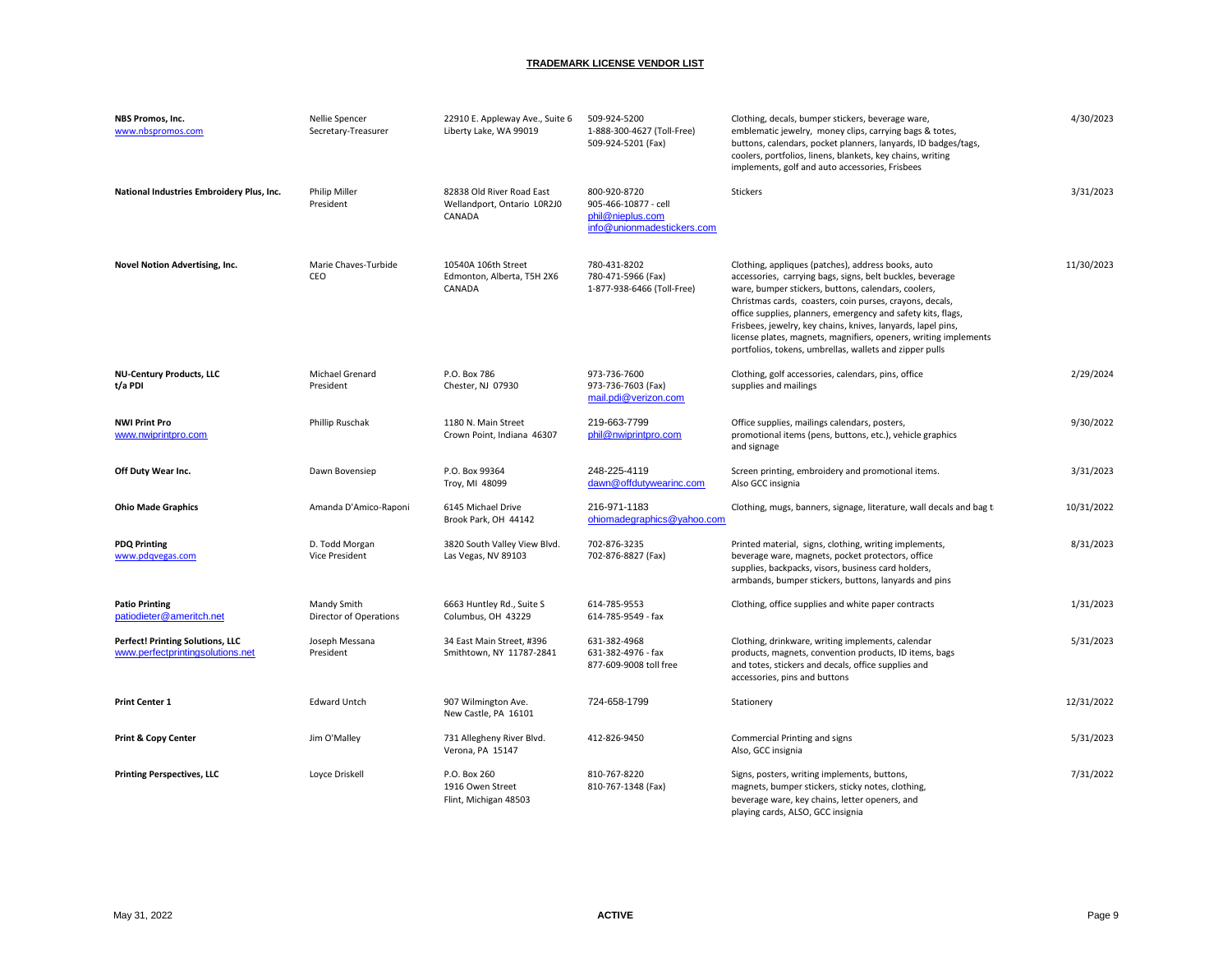| <b>Printing Specialist</b><br>www.printingspecialist.com                        | Quinn Harris                                       | 9015 Junction Drive, Suite A<br>Annapolis Junction, MD 20701 | 301-674-9931<br>gharris@printingspecialist.com                          | Booklets, brochures, books, contracts, direct mail, certificates<br>posters, signage, art, wall graphics, floor graphics, promotional<br>items, apparel and branded merchandise                                                                                                                                                                                                                                                                                                                                                                                          | 10/31/2022 |
|---------------------------------------------------------------------------------|----------------------------------------------------|--------------------------------------------------------------|-------------------------------------------------------------------------|--------------------------------------------------------------------------------------------------------------------------------------------------------------------------------------------------------------------------------------------------------------------------------------------------------------------------------------------------------------------------------------------------------------------------------------------------------------------------------------------------------------------------------------------------------------------------|------------|
| <b>Promotional Solutions, LLC</b><br>www.promotionalsolutionsllc.net            | Donna Scotto Haggerty<br>President                 | P.O. Box 366<br>East Berlin, CT 06023-0366                   | 860-316-5113<br>860-635-0008 (Fax)                                      | Clothing, headwear, writing implements, (meeting and conf. item:<br>(folders, badges, bags and totes), decals, awards, buttons, lanyards,<br>drinkware, golf accessories, ice scrapers, blankets, paper goods (letterhead,<br>envelopes, business cards, holiday cards), cooler bags, leather items,<br>vinyl products, patches, desk accessories, jewelry, toys (Frisbees and yo-yo's),<br>calendars, magnets, lapel pins and other metal-like products, keychains,<br>plastic items (first aid kits, tublers, banks, snack clips and pill cases)<br>Also, GCC insignia | 9/30/2023  |
| <b>Remembrance Bibles</b><br>www.thebibleshop.info                              | Stephen Barnes<br>President                        | P.O. Box 2021<br>Martinsburg, WV 25402                       | 800-622-4253                                                            | <b>Bibles</b>                                                                                                                                                                                                                                                                                                                                                                                                                                                                                                                                                            | 5/31/2023  |
| Roman Art, Inc.                                                                 | Roman Perez<br>Owner                               | P.O. Box 879<br>Crown Point, IN 46308                        | 219-736-9150                                                            | Clothing, bumper stickers and banners                                                                                                                                                                                                                                                                                                                                                                                                                                                                                                                                    | 3/31/2022  |
| <b>Safeguard Bradley Marketing Group</b><br>www.bradleymg.com                   | George J. Bove                                     | 414 Eagle Rock Avenue, #105<br>West Orange, NJ 07052         | 973-227-2700<br>973-227-6314 (Fax)<br>eboggis@bradleymg.com             | Clothing, writing implements, stickers, signs, magnets,<br>mouse pads, lapel pins, beverage ware, lanyards, key chains,<br>commercial printing, envelopes, business forms, medical cards,<br>mailing services and books                                                                                                                                                                                                                                                                                                                                                  | 1/31/2023  |
| <b>Sanatex Corporation</b>                                                      | <b>Bob Gould</b><br>President                      | 1830 South Clinton Street<br>Chicago, IL 60616               | 773-486-4600<br>773-486-4649 (Fax)                                      | Clothiing, pens, bumper stickers, calendars, key chains,<br>and jewelry                                                                                                                                                                                                                                                                                                                                                                                                                                                                                                  | 1/31/2023  |
| <b>Sasquatch Screen Printing</b><br>and Embroidery                              | Darren Cook<br>President                           | 810 SW 34th St., Suite H<br>Renton, WA 98057                 | 206-504-7607<br>425-277-5299 (Fax)<br>Sales@sasquatchscreenprinting.com | Clothing, carrying bags, beverage ware, key tags,<br>writing implements and coolers                                                                                                                                                                                                                                                                                                                                                                                                                                                                                      | 3/31/2023  |
| Sawicki and Son, Inc.<br>www.sawickiandson.com                                  | John Sawicki<br>President                          | 1521 West Lafayette Blvd.<br>Detroit, MI 48216               | 313-962-2725<br>313-962-5358 (Fax)<br>john@sawickiandson.com            | Clothing, bumper stickers, buttons, and signs                                                                                                                                                                                                                                                                                                                                                                                                                                                                                                                            | 10/31/2024 |
| <b>Screenburst Graphics</b>                                                     | Mary Kay Payne                                     | 1308 Ann Avenue<br>St. Louis, MO 63104                       | 314-771-3799                                                            | Silkscreen prints on clothing and other items                                                                                                                                                                                                                                                                                                                                                                                                                                                                                                                            | 10/31/2022 |
| <b>Seven Corners Printing</b><br>7cornersprinting.com                           | Daniel Winter<br>President                         | 1099 Snelling Avenue, N.<br>St. Paul, MN 55108               | 651-222-8381<br>651-222-3770<br>brenda@7cpco.com                        | Promotional and embroidery items, newsletters, office<br>products, brochures, banners and vehicle graphics                                                                                                                                                                                                                                                                                                                                                                                                                                                               | 1/31/2023  |
| The Shamrock Companies, Inc.<br>www.shamrockcompanies.net                       | <b>Thomas Backus</b><br><b>Bus Develop Manager</b> | 24090 Detroit Road<br>Westlake, OH 44145                     | 440-250-4598<br>440-808-7720 (Fax)<br>tbackus@shamrockcompanies.net     | Clothing and linens                                                                                                                                                                                                                                                                                                                                                                                                                                                                                                                                                      | 7/31/2023  |
| Shirt Shack Omaha, Inc.<br>www.shirtshackomaha.com<br>sales@shirtshackomaha.com | Andrew Austin<br>Owner                             | 10935 Harrison Street<br>LaVista, NE 68128                   | 1-888-800-5232 (Toll-Free)<br>402-597-3884<br>402-597-3484 (Fax)        | Clothing, carrying bags and totes                                                                                                                                                                                                                                                                                                                                                                                                                                                                                                                                        | 9/30/2022  |
| <b>Shumsky Promotional</b>                                                      | Dawn M. Conway<br>CEO                              | 811 East Fourth Street<br>Dayton, OH 45402                   | 800-223-2203<br>800-223-2252 (Fax)                                      | ID cardholders and cargo bags                                                                                                                                                                                                                                                                                                                                                                                                                                                                                                                                            | 11/30/2022 |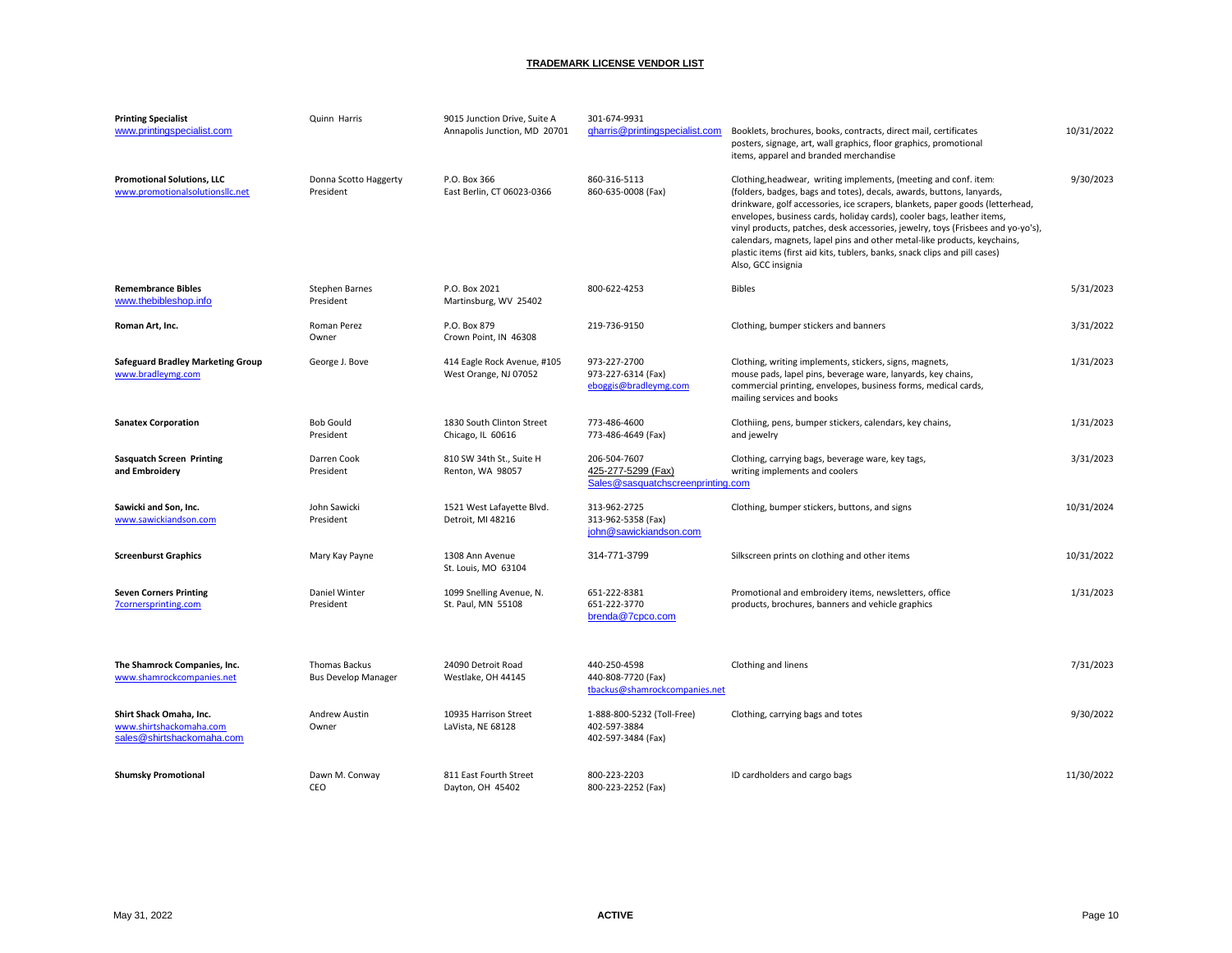| SilkWorm, Inc.<br>www.silkwormink.com                                                               | <b>Robert Chambers</b><br>President                | 102 South Sezmore Drive<br>P.O. Box 340<br>Murphysboro, IL 62966 | 618-687-4077<br>1-800-826-0577 (Toll-Free)<br>618-684-4515 (Fax)<br>info@silkwormink.com         | Clothing, beverage ware, decals, writing implements<br>calendars, banners, signage, office accessories, magnets,<br>awards and trophies, auto accessories, key tags, knives,<br>games and toys, umbrellas, embroidered patches,<br>coolers, can coolies, balloons and lapel pins | 4/30/2025  |
|-----------------------------------------------------------------------------------------------------|----------------------------------------------------|------------------------------------------------------------------|--------------------------------------------------------------------------------------------------|----------------------------------------------------------------------------------------------------------------------------------------------------------------------------------------------------------------------------------------------------------------------------------|------------|
| Sommers & Fahrenbach, Inc.<br>www.sfprinting.net                                                    | Joseph Prieboy                                     | 3301 West Belmont Avenue<br>Chicago, IL 60618                    | 773-478-3033<br>773-478-2303 (Fax)                                                               | Clothing, beverage ware, writing implements, buttons,<br>bumper stickers, signs and banners, magnets,<br>calendars, Christmas/holiday cards, and decals                                                                                                                          | 4/30/2023  |
| <b>SPARTAN Promotional Group, Inc.</b><br>www.spartanpromo.com                                      | Phyllis Hohenwald<br><b>Chief Executive Office</b> | 711 Hale Avenue North<br>Oakdale, MN 55128                       | 651-735-1333<br>651-735-0506 (Fax)<br>651-238-5667 (Cell)<br>spartan@spartanpromo.com            | Clothing, writing implements, beverage ware, office<br>supplies, carrying cases and bags, ID badges/tags,<br>lanyards, decals, buttons, patches, auto accessories,<br>sports items, kitchen items and travel accessories                                                         | 6/30/2023  |
| <b>Sport Your Colors</b>                                                                            | Christopher Haney                                  | 223 Warwood Avenue<br>Wheeling, WV 26003                         | 304-215-3359<br>sportyourcolorswhg@gmail.com                                                     | Clothing                                                                                                                                                                                                                                                                         | 10/31/2022 |
| <b>Stars &amp; Stripes Silk Screening</b><br>and Embroidery, Inc.<br>www.starsandstripeschicago.com | Mark Grover<br>Owner                               | 7560 West 100th Place<br>Bridgeview, IL 6045                     | 1-888-706-0600<br>708-430-6906 (Fax)                                                             | Clothing, beverage ware, Frisbees, key chains,<br>banners, buttons, weekly planners, calendars, stickers<br>bumper stickers, and lapel pins                                                                                                                                      | 8/31/2023  |
| Sublimator, The                                                                                     | <b>Robert Macias</b><br>CEO                        | 617 Wilber Place<br>Montebello, CA 90640                         |                                                                                                  | Clothing and specialty items                                                                                                                                                                                                                                                     | 2/28/2023  |
| <b>T-Graphics</b>                                                                                   | Thomas Walsh<br>Owner                              | 3 Davidson Avenue, Box 338<br>Elrama, PA 15038                   | 412-384-0000<br>412-384-0001 (Fax)                                                               | Clothing, caps, patches, linens, blankets, towels, banners<br>and signs                                                                                                                                                                                                          | 8/31/2023  |
| <b>T-Shirt Explosioin</b><br>www.tshirtexplosion.net                                                | Chris Cardillo                                     | 130 Latham Street<br>Pittsburgh, PA 15206                        | tgraphic@comcast.net<br>412-661-8585<br>tshirtxsp@gmail.com                                      | Also, GCC & BMWED insignias<br>Clothing                                                                                                                                                                                                                                          | 10/31/2022 |
| T-Shirt Shop, The                                                                                   | Ramon Teneguque                                    | 5375 Gratiot Road<br>Saginaw, MI 48638                           | 989-284-3979<br>heshirtshipsaginaw@gmail.com Also, GCC insignia                                  | Clothing                                                                                                                                                                                                                                                                         | 6/30/2022  |
| <b>T-Shirts Plus</b>                                                                                | Dale M. Bulk                                       | 508 20 Mile Road<br>Barryton, MI 49305                           | 989-382-7337<br>dale.tshirtplus@yahoo.com                                                        | Clothing                                                                                                                                                                                                                                                                         | 7/31/2022  |
| <b>Terryberry Company</b><br>www.terryberry.com                                                     | David Beemer<br>COD                                | 2033 Oak Industrial Drive N.E.<br>Grand Rapids, MI 49505         | 616-458-1391 x3053<br>1-800-253-0882 (Toll-Free)<br>616-458-5292 (Fax)<br>Dbeemer@terryberry.com | Jewelry                                                                                                                                                                                                                                                                          | 1/31/2023  |
| <b>Testrite Visual Products</b><br>www.testrite.com                                                 | <b>Beverly Aiello</b>                              | 216 South Newman Street<br>Hackensack, NJ 07601                  | 201-543-0240<br>888-873-2735 (Toll-Free)<br>201-543-2198 (Fax)<br>Beverly@Testrite.com           | Presto Pop-Up Frames, Presto Pop-Up Lights (models<br>PFK33 & PFK43), Mercury retractable banner stand,<br>labels and printing                                                                                                                                                   | 9/30/2022  |
| <b>Thistle Printing</b>                                                                             | Christine Custodio<br>Vice President, Operations   | 35 Mobile Drive<br>Toronto, Ontario M4A 2P6                      | 416-288-1288 x 228<br>416-574-6723 (Fax)<br>greg@thistleprinting.com                             | Clothing, beverage ware, writing implements, portfolios,<br>journals, calendars, key chains, lapel pins, travel bags, golf<br>balls, games, first aid kits, display counters, banners and plaques                                                                                | 8/31/2023  |
| <b>Trade Printery</b><br>www.tradeprintery.com                                                      | Kevin and Beth Snider<br>Owner                     | 317 South Bennett St.<br>Seattle, WA 98108                       | 206-728-1600<br>206-728-2109 (Fax)<br>printing@tradeprintery.com                                 | Letterhead, envelopes, calendars, portfolios, and<br>rosters                                                                                                                                                                                                                     | 6/30/2022  |
| www.unionlabel.com                                                                                  | Owner                                              | Wyoming, MN 55092                                                | 1-877-462-7710 (Toll-Free)<br>maxga@citlink.net                                                  | beverage ware, bumper stickers, buttons, calendars,<br>canvas bags, coolers, date books, decals, flashlights,<br>golf accessories, ID card cases and badges, emblematic                                                                                                          |            |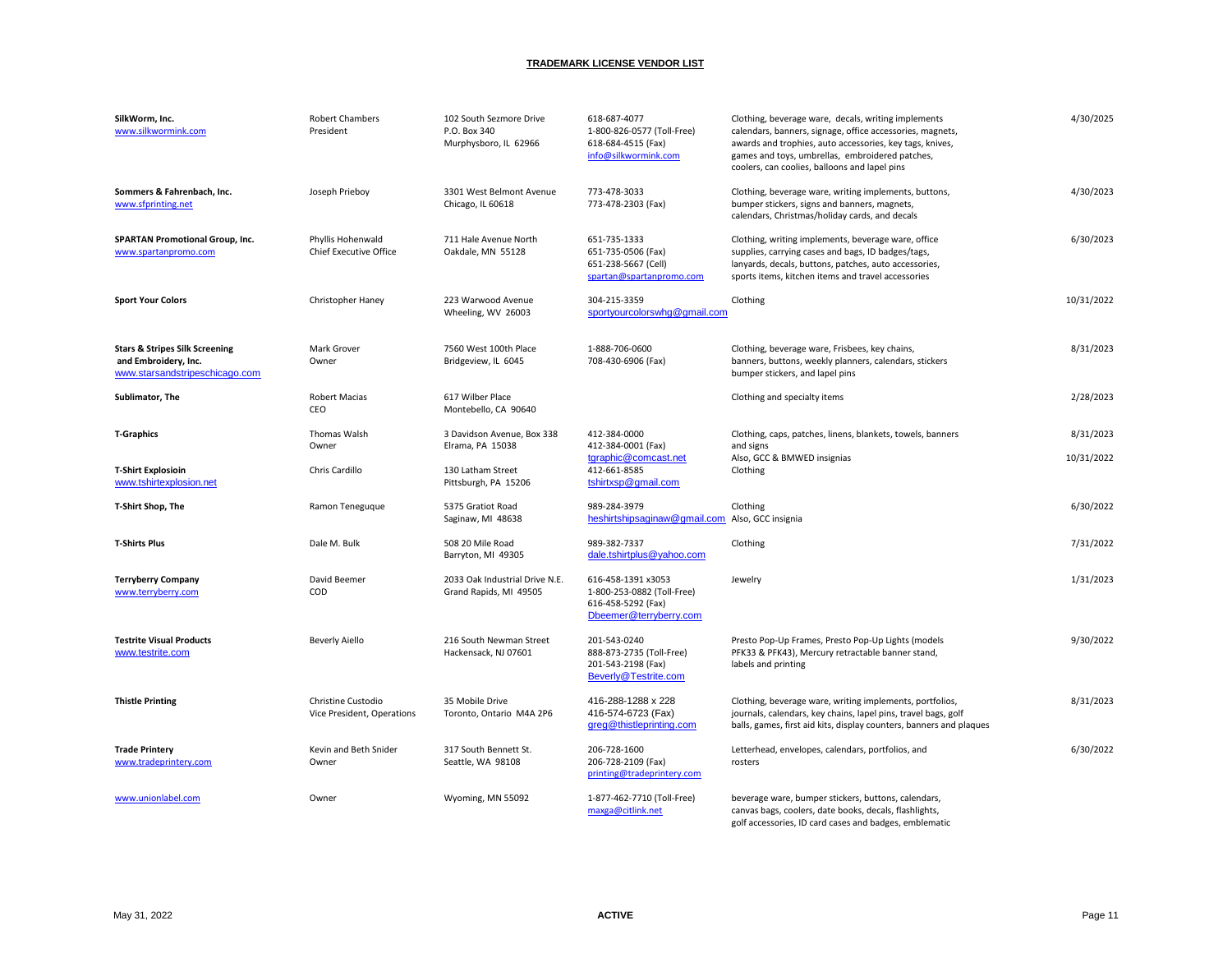jewelry, lanyards, lapel pins, license plate frames, luggage, magnets, office supplies, plaques, pocket plannters, portfolios, roll labels, tote bags, trophies, wallets, and writing implements

| Union Marketing Ideas, Inc.<br>www.unionmic.ipower.com      | Linda Massinello<br>Secretary                                                 | 21731 Arriba Real, Unit 27G<br>Boca Raton, FL 33433                                                                               | 954-465-4601<br>954-944-1924 (Fax)<br>unionmi@aol.com<br>lindaunionmi@aol.com | Clothing, beverage ware, buttons, ID tags, lanyards,<br>logo patches, writing implements, carrying cases,<br>jewelry, and office supplies<br>Also, BMWE Division insignia                                                                                             | 9/30/2022 |
|-------------------------------------------------------------|-------------------------------------------------------------------------------|-----------------------------------------------------------------------------------------------------------------------------------|-------------------------------------------------------------------------------|-----------------------------------------------------------------------------------------------------------------------------------------------------------------------------------------------------------------------------------------------------------------------|-----------|
| <b>Union Proud America</b><br>www.unionproudusa.com         | Michael Blower<br>CEO                                                         | 100 24th Street West, #1-2027<br>Billings, MT 59102<br>and<br>18109 108 Street West<br>Edmonton, AB, Canada T5X 6C9               | 406-318-1528<br>mike@unionproud.com                                           | Face Masks, lapel pins, garments, buttons, bags, frisbees,<br>kitchen accessories, pens, drinkware, bumper stickers,<br>computer accessories, desk accessories, beach items,<br>yo-yo's, memory sticks, luggage tags and golf balls                                   | 3/31/2023 |
| <b>Unionist Printing</b>                                    | Larry Maupin<br>Owner                                                         | 1309 N.W. Radial Highway<br>Omaha, NE 68132                                                                                       | 402-558-9500<br>402-558-9501 (Fax)                                            | Calendars, stickers, bumper stickers, magnets, booklets,<br>authorization cards, newsletters and pocket planners                                                                                                                                                      | 7/31/2022 |
| Unions-America.com, Inc.<br>www.unions-america.com          | Timothy Johnson                                                               | 13905 NE 326th Street<br>Battle Ground, WA 98604                                                                                  | 888-248-5557<br>360-723-5426 (Fax)                                            | Websites<br>Also, BMWED and GCC insignias                                                                                                                                                                                                                             | 2/28/2024 |
| <b>United Ink</b>                                           | Chris Davis                                                                   | 4407 N Belt W<br>Belleville, IL 62226                                                                                             | 618-235-0200                                                                  | Shirts, stickers, lapel pins                                                                                                                                                                                                                                          | 3/31/2023 |
| <b>United Memorial Bibles</b><br>www.umemorial.com          | Lena Clark-Copeland<br>Corporate Relationship Manager Gastonia, NC 28053-0269 | 1520 South York Road                                                                                                              | 704-884-3369<br>704-868-7158 (Fax)                                            | <b>Bibles and inserts</b>                                                                                                                                                                                                                                             | 4/30/2024 |
| <b>United Printing &amp; Design</b>                         | Mario Martin Othon                                                            | 12058 Centralia Rd., Unit A<br>Hawaiian Gardens, CA 90716                                                                         | 310-702-4910<br>mothon6163@att.net                                            | Graphic design and printing, silk-screen, embroidery,<br>clothing, banners, pins, lanyards, decals, signage, paper<br>printing and other promotional items                                                                                                            | 6/30/2022 |
| <b>Universal Creative Concepts</b>                          | John Yurik<br>Treasurer                                                       | 10143 Royalton Rd., Sujite E<br>North Royalton, OH 44133                                                                          | 440-230-1366<br>440-230-1919 (Fax)                                            | Clothing, caps, decals, bumper stickers, emblematic<br>jewelry, key chains, office supplies and writing implements                                                                                                                                                    | 7/31/2023 |
| <b>Universal Promotions Promotional</b>                     | <b>Frederic Mimeault</b><br>President                                         | 171. boul. De Mortagne<br>Boucherville, Quebec, J4B 6G4<br>CANADA<br>and<br>1201 South Ocean Drive, #2503N<br>Hollywood, FL 33019 | 450-646-2222 x211<br>450-449-4668 (Fax)                                       | Clothing, emblematic jewelry, watches, buttons,<br>ID badges/tags, carrying cases and bags, auto<br>accessories, office supplies, luggage tags,<br>beverage ware, and stickers<br>Also, BLET, BMWE, GCC & Airline Div insignias                                       | 4/30/2023 |
| Vedros Printing & Advertising, Inc.<br>www.vedrosptgadv.com | George A. Vedros<br>President                                                 | 9718 Woodland Lane<br>Kansas City, MO 64131                                                                                       | 816-941-2880<br>1-800-829-2880 (Toll-Free)<br>816-941-2881 (Fax)              | Clothing, beverage ware, carrying cases and bags,<br>buttons, calendars, pocket planners, lanyards, ID badges,<br>writing implements, golf accessories, office supplies,<br>bumper stickers, decals, emblematic jewelry, and Frisbees<br>Also, BMWE Division insignia | 7/31/2023 |
| Vendo Direct, Inc.<br>www.vendodirect.com                   | Andrew Frankel<br>President                                                   | 3389 Sheridan St., #445<br>Hollywood, FL 33021                                                                                    | 954-963-9805<br>promos@vendodirect.com                                        | Pocket planners, writing implements and promotional<br>products                                                                                                                                                                                                       | 7/31/2023 |
| <b>Vernon Company</b><br>www.vernoncompany.com              | Daniel J. Semlak<br><b>Account Manager</b>                                    | One Promotion Place<br>Newton, IA 50208                                                                                           | 651-426-0344<br>dansemlak@comcast.net                                         | Clothing, beverage ware, decals, writing implements,<br>calendars, banners, signage, office accessories, magnets,<br>awards and trophies, auto acessories, key tags, umnbrellas,<br>coolers, can coolies, balloons, lapel pins, playing cards,                        | 2/28/2024 |